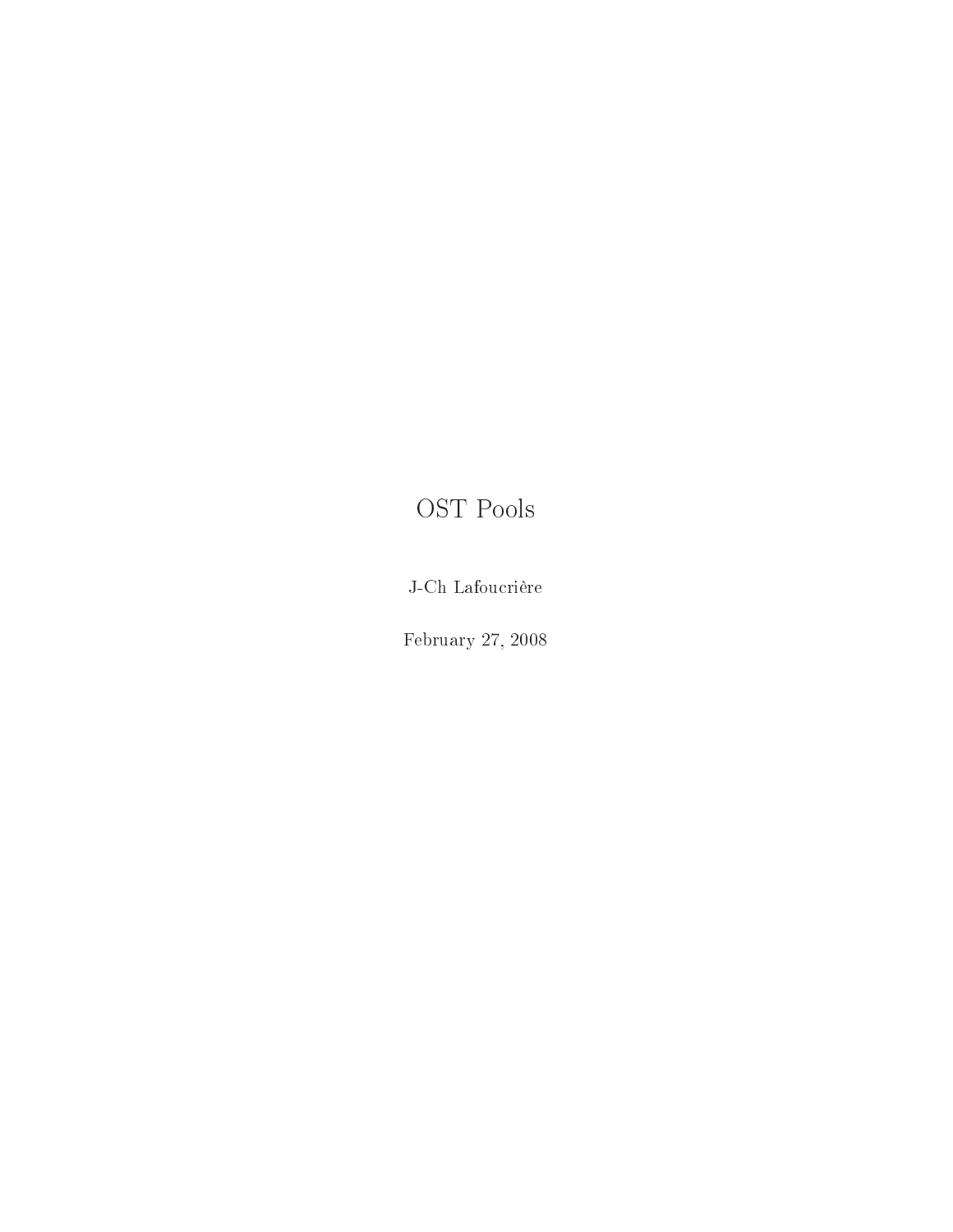Version \$Id: OstPools-DLD.lyx,v 1.9 2008/02/26 23:08:20 j
l Exp \$

```
RCS file: OstPools-DLD.lyx,v
Working file: OstPools-DLD.lyx
head: 1.9bran
h:
locks: strict
access list:
symbolic names:
keyword substitution: kv
total revisions: 9; sele
ted revisions: 9
des
ription:
Ost Pools DLD
----------------------------
revision 1.9
date: 2008/02/26 23:08:20; author: jcl; state: Exp; lines: +8 -8
Update following Nathan 
omments
----------------------------
revision 1.8
date: 2008/02/09 14:41:10; author: jcl; state: Exp; lines: +3 -3
Add 
hanges for liblustre
----------------------------
revision 1.7
date: 2008/02/08 13:24:39; author: jcl; state: Exp; lines: +39 -4
Add 
leanup
revision 1.6
date: 2008/02/06 23:13:23; author: jcl; state: Exp; lines: +7 -7
Typo
----------------------------
revision 1.5
date: 2008/02/06 21:46:14; author: jcl; state: Exp; lines: +275 -124
Add head support and follow review 
omments
-----------------------------
revision 1.4
date: 2007/12/21 08:11:11; author: jcl; state: Exp; lines: +58 -12
Add 
ompatibility des
ription
----------------------------
revision 1.3
date: 2007/12/04 16:11:26; author: jcl; state: Exp; lines: +164 -2
Add new lov EA description
----------------------------
revision 1.2
date: 2007/11/20 14:03:05; author: jcl; state: Exp; lines: +204 -69
Do
ument formatting
```
 $\mathbf{1}$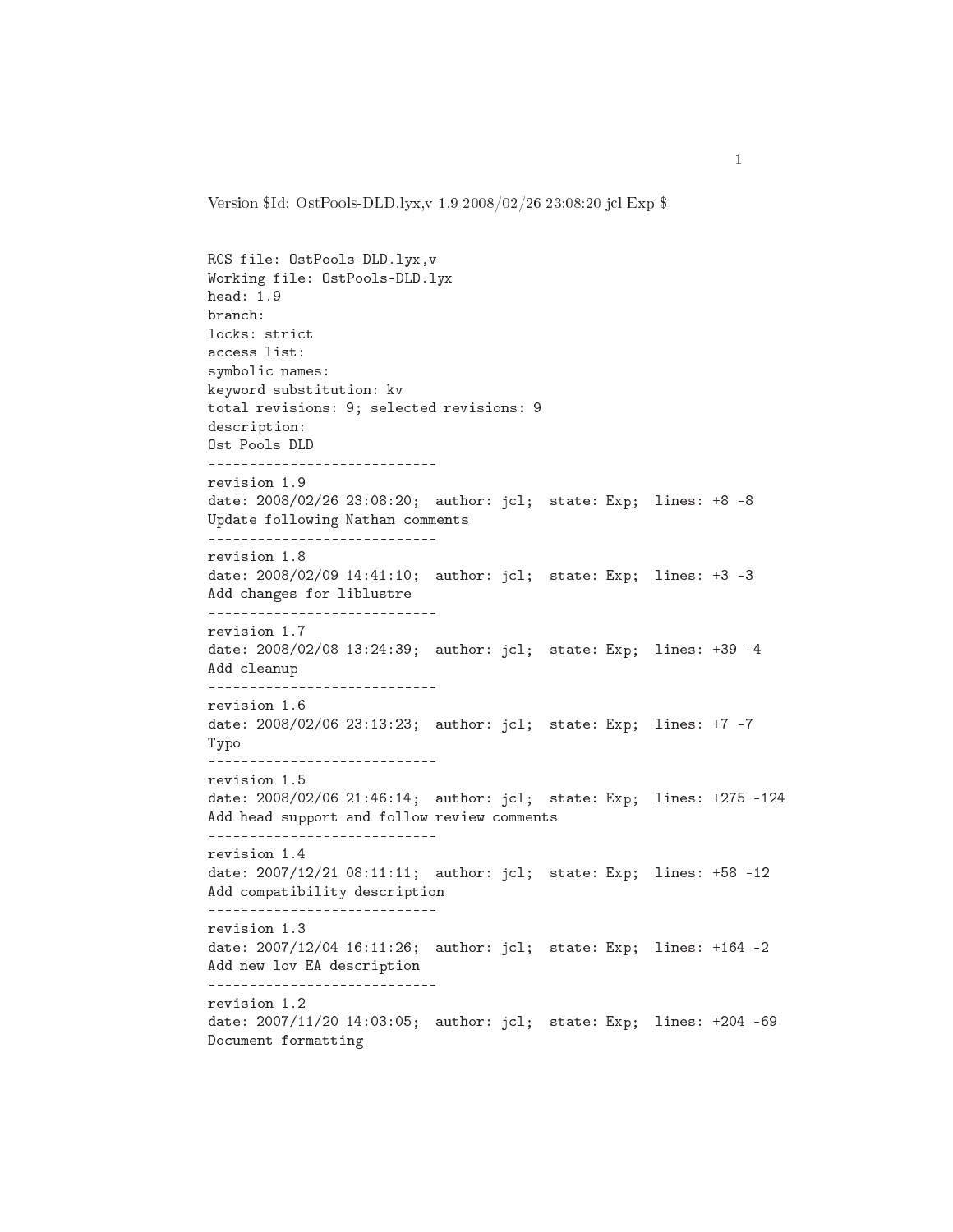--------------------------- revision 1.1 date: 2007/11/20 13:48:53; author: j
l; state: Exp; Initial revision =============================================================================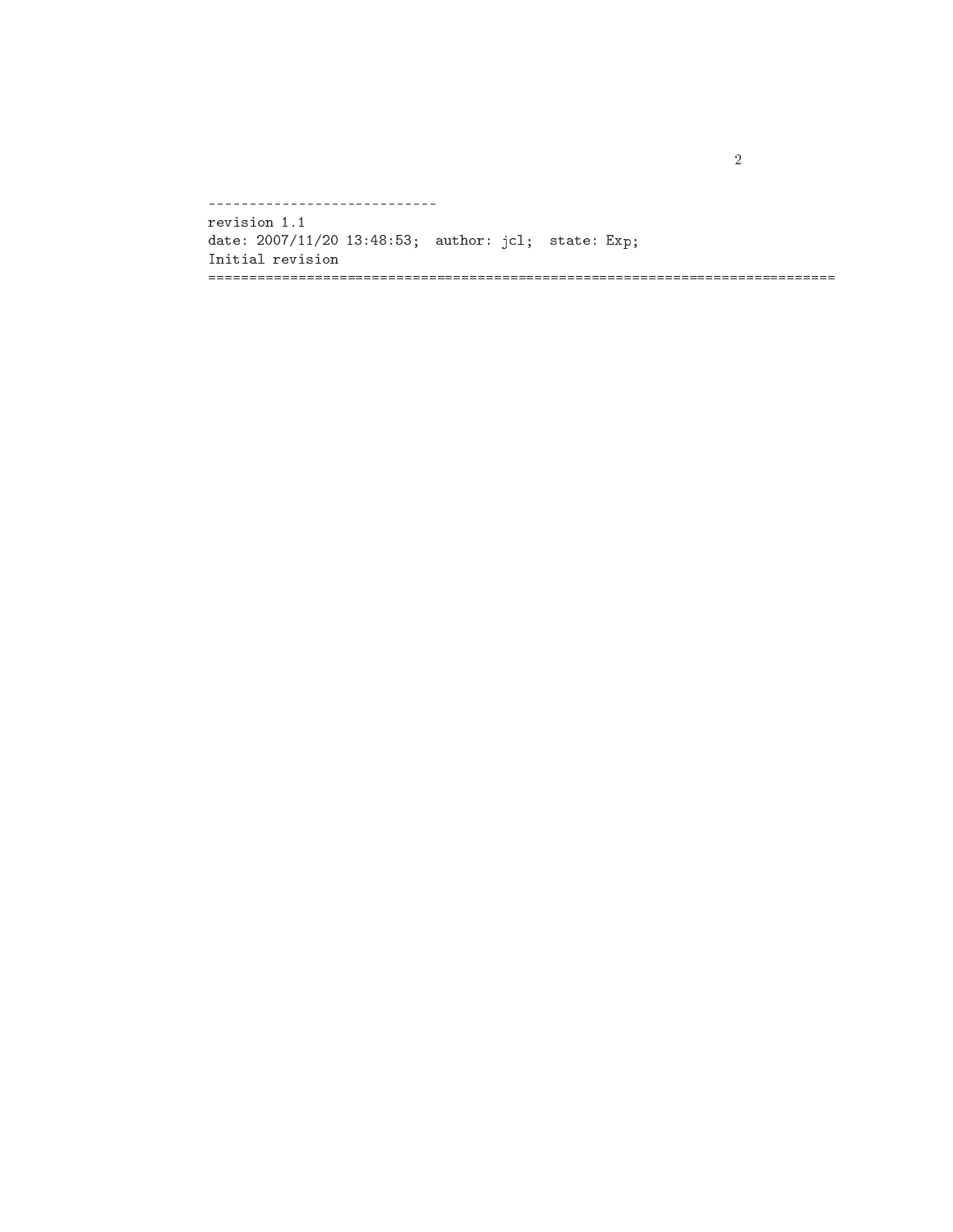# Contents

| 0.1 |                                                                                                                                                                                                                                |                                                                                                                                                                                                                                | 4              |  |
|-----|--------------------------------------------------------------------------------------------------------------------------------------------------------------------------------------------------------------------------------|--------------------------------------------------------------------------------------------------------------------------------------------------------------------------------------------------------------------------------|----------------|--|
| 0.2 | $\overline{4}$                                                                                                                                                                                                                 |                                                                                                                                                                                                                                |                |  |
|     | 0.2.1                                                                                                                                                                                                                          |                                                                                                                                                                                                                                | $\rm 5$        |  |
|     | 0.2.2                                                                                                                                                                                                                          |                                                                                                                                                                                                                                | 6              |  |
|     | 0.2.3                                                                                                                                                                                                                          |                                                                                                                                                                                                                                | 6              |  |
| 0.3 | MGS                                                                                                                                                                                                                            |                                                                                                                                                                                                                                | $\overline{7}$ |  |
|     | 0.3.1                                                                                                                                                                                                                          |                                                                                                                                                                                                                                | $\overline{7}$ |  |
|     | 0.3.2                                                                                                                                                                                                                          | Use cases received a series of the contract of the contract of the contract of the contract of the contract of the contract of the contract of the contract of the contract of the contract of the contract of the contract of | 8              |  |
|     | 0.3.3                                                                                                                                                                                                                          |                                                                                                                                                                                                                                | 8              |  |
| 0.4 |                                                                                                                                                                                                                                |                                                                                                                                                                                                                                | 9              |  |
|     | 0.4.1                                                                                                                                                                                                                          | Functional Specification (1) and (1) and (1) and (1) and (1) and (1) and (1) and (1) and (1) and (1) and (1) and (1) and (1) and (1) and (1) and (1) and (1) and (1) and (1) and (1) and (1) and (1) and (1) and (1) and (1) a | 10             |  |
|     | 0.4.2                                                                                                                                                                                                                          | Use cases and a contract of the contract of the contract of the contract of the contract of the contract of the contract of the contract of the contract of the contract of the contract of the contract of the contract of th | 15             |  |
|     | 0.4.3                                                                                                                                                                                                                          |                                                                                                                                                                                                                                | 15             |  |
| 0.5 | 19                                                                                                                                                                                                                             |                                                                                                                                                                                                                                |                |  |
|     | 0.5.1                                                                                                                                                                                                                          |                                                                                                                                                                                                                                | 20             |  |
|     | 0.5.2                                                                                                                                                                                                                          | Use cases reconstruction of the contract of the contract of the contract of the contract of the contract of the contract of the contract of the contract of the contract of the contract of the contract of the contract of th | 22             |  |
|     | 0.5.3                                                                                                                                                                                                                          |                                                                                                                                                                                                                                | 22             |  |
| 0.6 | Environment and a construction of the construction of the construction of the construction of the construction of the construction of the construction of the construction of the construction of the construction of the cons |                                                                                                                                                                                                                                |                |  |
|     | 0.6.1                                                                                                                                                                                                                          | Binary compatibility - Old binary, New client                                                                                                                                                                                  | 24             |  |
|     | 0.6.2<br>Network Protocol Compatibility - New clients, Old Servers<br>24                                                                                                                                                       |                                                                                                                                                                                                                                |                |  |
|     | 0.6.3                                                                                                                                                                                                                          | Network Protocol Compatibility - Old clients, New Servers<br>24                                                                                                                                                                |                |  |
|     | 0.6.4                                                                                                                                                                                                                          |                                                                                                                                                                                                                                | 24             |  |
|     | 0.6.5                                                                                                                                                                                                                          |                                                                                                                                                                                                                                | 25             |  |
|     | 0.6.6                                                                                                                                                                                                                          |                                                                                                                                                                                                                                | 25             |  |
|     |                                                                                                                                                                                                                                |                                                                                                                                                                                                                                |                |  |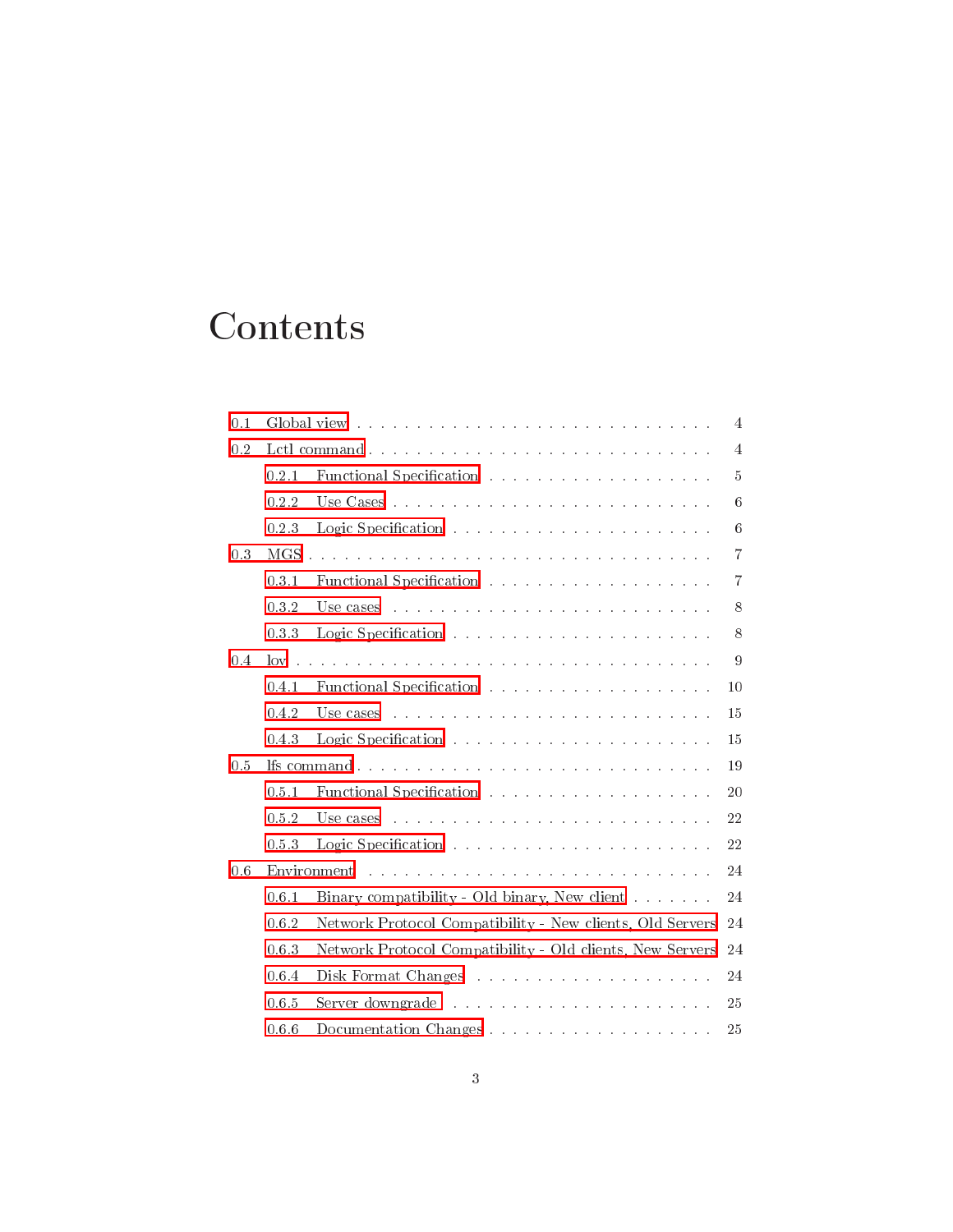|--|

#### <span id="page-4-0"></span>Global view  $0.1$

To implement OST Pools, we need to :

- 1.Add pool knowledge to Lustre configuration
	- <u>of the communication</u> is the communication of the sec
	- 2. Add pool support to MGS onguration les
- Add Pool support to MDS 3.
	- 1. Add pool knowledge to lov (add, remove, ...)
	- 2.Add pool use to lov
- Add user lever pool interfa
e
	- 1.Add pool options to lfs setstripe ommand
	- 2.Add pool support to lfs getstripe ommand
	- 3.Add poollist ommand to lfs
- Manage compatibility with previously created files/directories and between 1.6 lients and new servers

#### <span id="page-4-1"></span> $0.2$ Lctl command  $-$

The goal is to implement

```
lctl pool_new <fs name>.<pool name>
lctl pool_add <fs name>.<pool name> <ost name index list>
lctl pool_remove <fs name>.<pool name> <ost name index list>
lctl pool_destroy <fs name>.<pool name>
Where <ost name index list> is <fs name>-OST[<first>-<last>/<step>]
```
Add 4 entries to command  $\bar{t}$  emdlist array.

```
/* Pool 
ommands */
{"== Pools ==", jt\_noop, 0, "pool management"},
{"pool_new", jt_pool_cmd, 0,
"add a new pool\n"
"usage pool_new <fsname>.<poolname>"},
{"pool_add", jt_pool_
md, 0,
"add the named OSTs to the pool\n"
```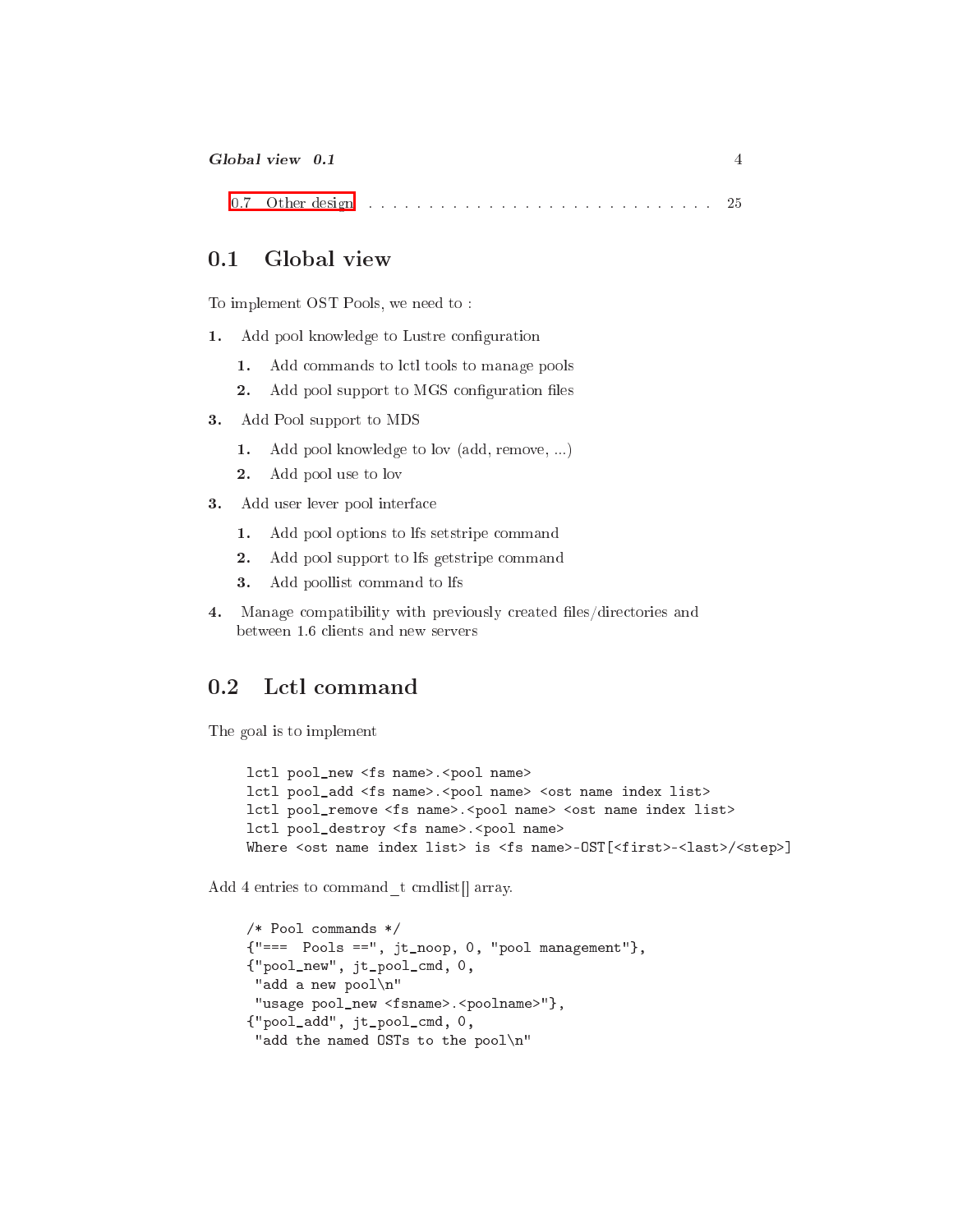```
"usage pool_add <fsname>.<poolname> <ostname list> ..."},
{"pool_remove", jt_pool_
md, 0,
"remove the named OST from the pool\n"
"usage pool_remove <fsname>.<poolname> <ostname list> ..."},
{"pool_destroy", jt_pool_
md, 0,
"destroy a pool\n"
"usage pool_destroy <fsname>.<poolname>"},
```
## <span id="page-5-0"></span>0.2.1 Functional Specification

In enum lcfg command type, adds 4 new commands:

| LCFG POOL NEW | $= 0x00ce020$ . |
|---------------|-----------------|
| LCFG POOL ADD | $= 0x00ce021$ . |
| LCFG POOL REM | $= 0x00ce022$ , |
| LCFG POOL DEL | $= 0x00ce023$ . |

The LCFG POOL XXX configuration records are optional configuration records.

The command can be ignored, so an old client can mount the filesystem without error.

For debug: #define D\_POOL D\_OTHER

jt pool cmd()

int jt\_pool\_
md(int arg
, har \*\*argv)

This new function checks we are on the MGS, parses the arguments and calls as many as necessary pool cmd() with the right command (if OST name is a range, pool cmd() is called for each OST).

get array  $idx()$ 

stati int get\_array\_idx(
har \*rule, har \*format, int \*\*array)

This new function generates an array of the indexes computed from the rule. On return, format is set to a printf format that an be used to generate the names from the index array.

pool cmd()

static int pool\_cmd(int mgs\_device, enum lcfg\_command\_type cmd, int arg
, har \*\*argv)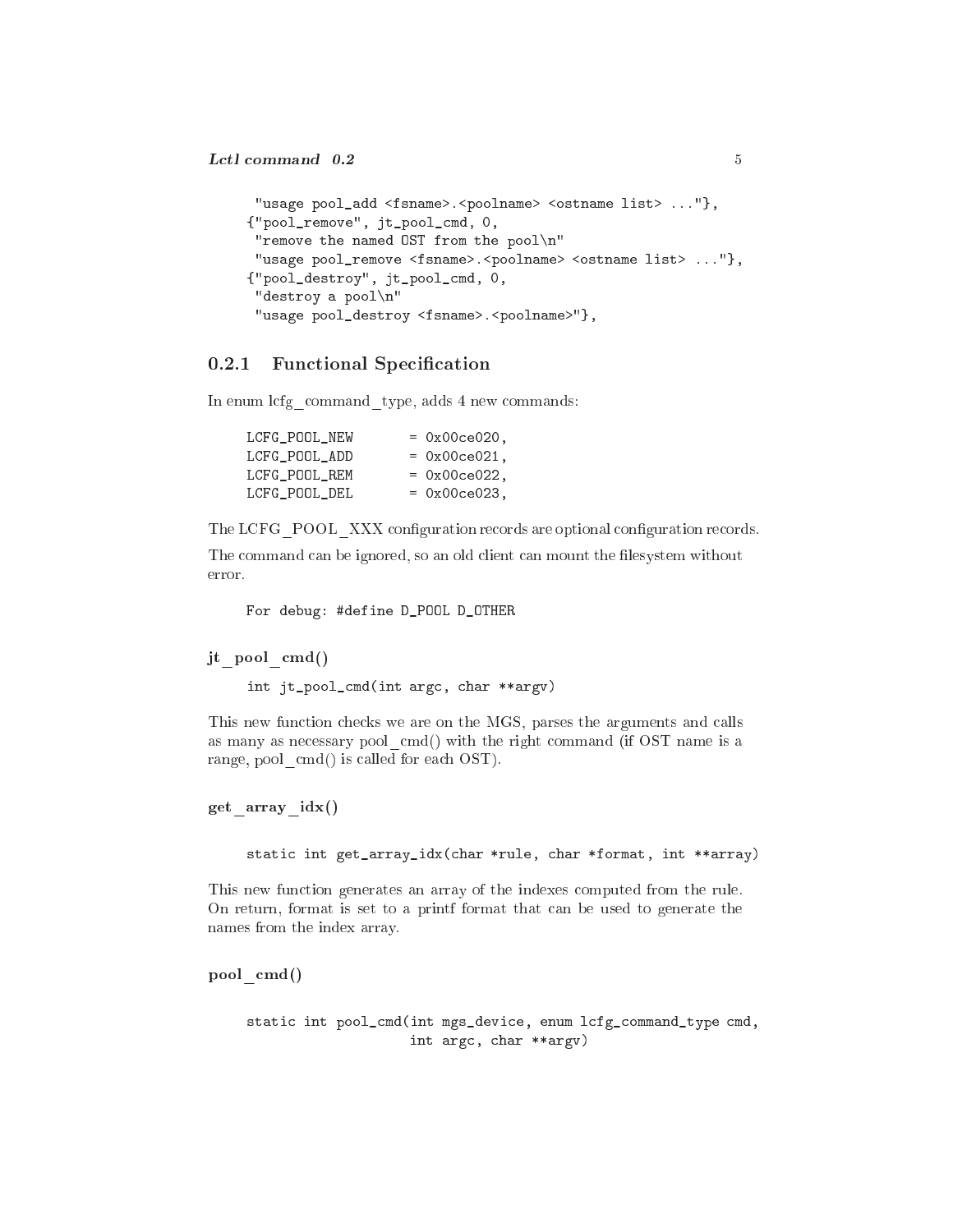This new function set a struct lustre cfg bufs with the command and the arguments and calls l\_ioctl() with the new ioctl OBD\_IOC\_POOL.

#### <span id="page-6-1"></span><span id="page-6-0"></span> $0.2.2$ Use Cases

#### 0.2.3Logic Specification

## jt pool cmd()

int jt\_pool\_
md(int arg
, har \*\*argv)

This new function:

- $\blacksquare$  checks letl runs on the MGS and returns ENODEV if not.
- checks the number of arguments. If the number is 1 calls pool  $\text{cmd}()$ with the right function depending of  $\arg v[0]$ . If the number is 2 or higher, checks argv[0] is pool\_add, call get\_array\_idx() to generate the list of OST's, loop over each entry and calls pool cmd.
- frees the allocated array.

In case of parsing error return CMD HELP, return pool cmd() rc otherwise.

```
get array idx()
```

```
stati
 int get_array_idx(
har *rule, 
har *format, int **array)
```
Extract the index rule (..... [first[-last[/step]]]). Compute the array size, allocate it (return -ENOMEM is failed) and fill it. Set the format from the rule. Return array size.

pool\_
md()

static int pool\_cmd(int mgs\_device, enum lcfg\_command\_type cmd, int arg
, har \*\*argv)

- initializes a struct lustre cfg bufs lcfg
- fills buffer from args (lustre\_cfg\_bufs\_set\_string())
- $\blacksquare$  sets cmd (lustre cfg new())
- $\blacksquare$  copies data to buf (IOC\_INIT(), IOC\_PACK())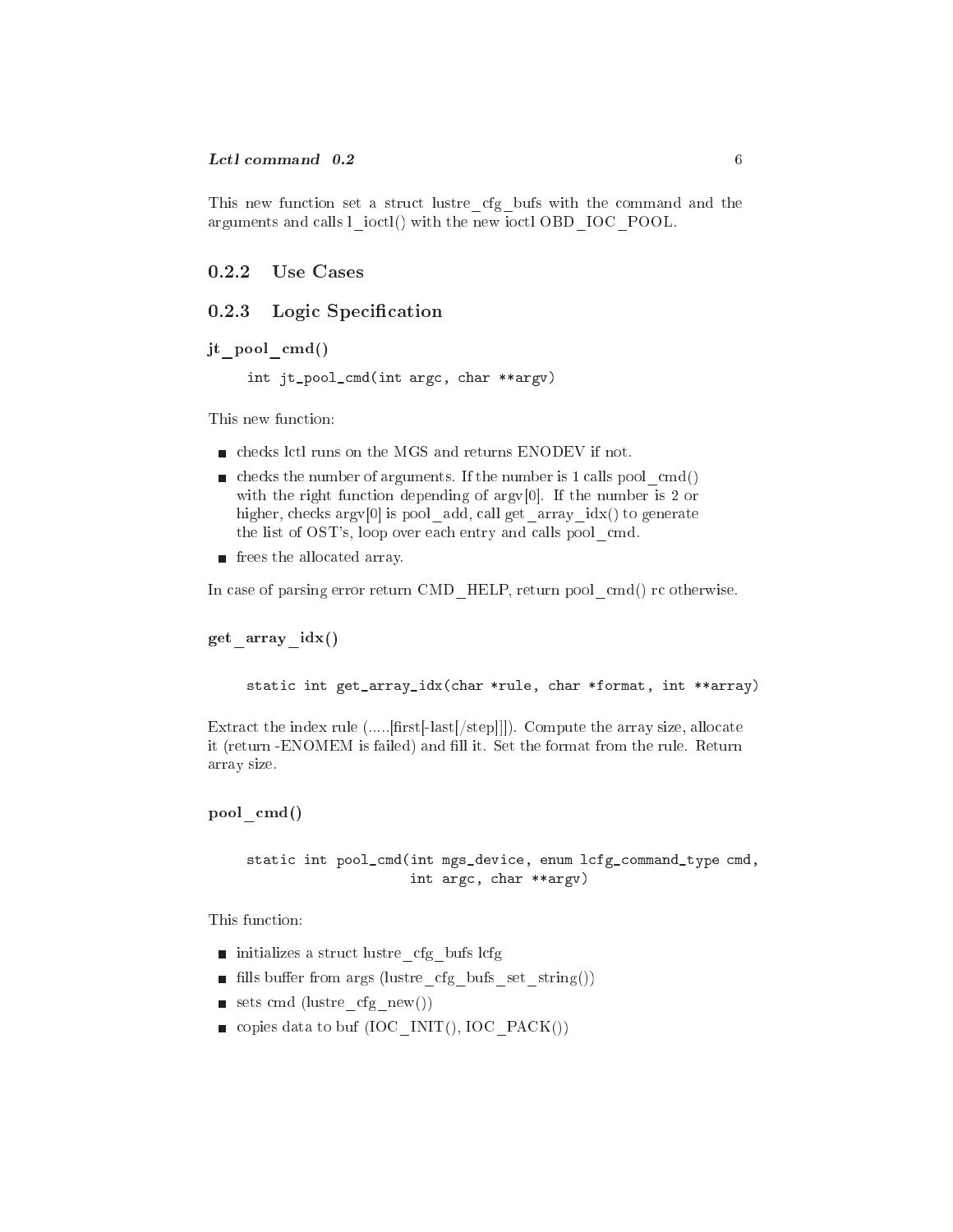- calls l\_ioctl(OBD\_DEV\_ID, OBD\_IOC\_POOL, buf);
- $\blacksquare$ frees l<br/>cfg (lustre\_cfg\_free())

#### <span id="page-7-0"></span> $0.3$ **MGS**

The goal is to write in the llog the pool cmd received and after to propagate the configuration to other lustre components.

<span id="page-7-1"></span>We also have to modify llog reader to add the new entries support.

#### 0.3.1Functional Specification

```
mgs_io
ontrol()
```

```
int mgs_iocontrol(unsigned int cmd, struct obd_export *exp,
                  int len, void *karg, void *uarg)
```
Add support for OBD IOC POOL ioctl. First it extract fsname and poolname and check validity (mgs\_extract\_pool()). Depending of the lcfg\_command command received, it calls mgs pool cmd(). After it revokes the lock on the filesystem configuration to start updates from everyone.

mgs\_extra
t\_fs\_pool()

static int mgs\_extract\_fs\_pool(char \*arg, char \*fsname, char \*poolname)

It extracts the fsname and poolname from arg  $\langle$  {fsname>. $\langle$ poolname>).

mgs\_pool\_
md()

int mgs\_pool\_cmd(struct obd\_device \*obd, enum lcfg\_command\_type cmd, char \*fsname, char \*poolname, char \*ostname)

It checks if the filesystem exist, if not returns an error. If the ost is given, check it belongs to the filesystem. Than registers the entry in the MDT llog and in the client llog matching the filesystem.

```
mgs_write_log_pool()
```
static int mgs\_write\_log\_pool(struct obd\_device \*obd, char \*logname,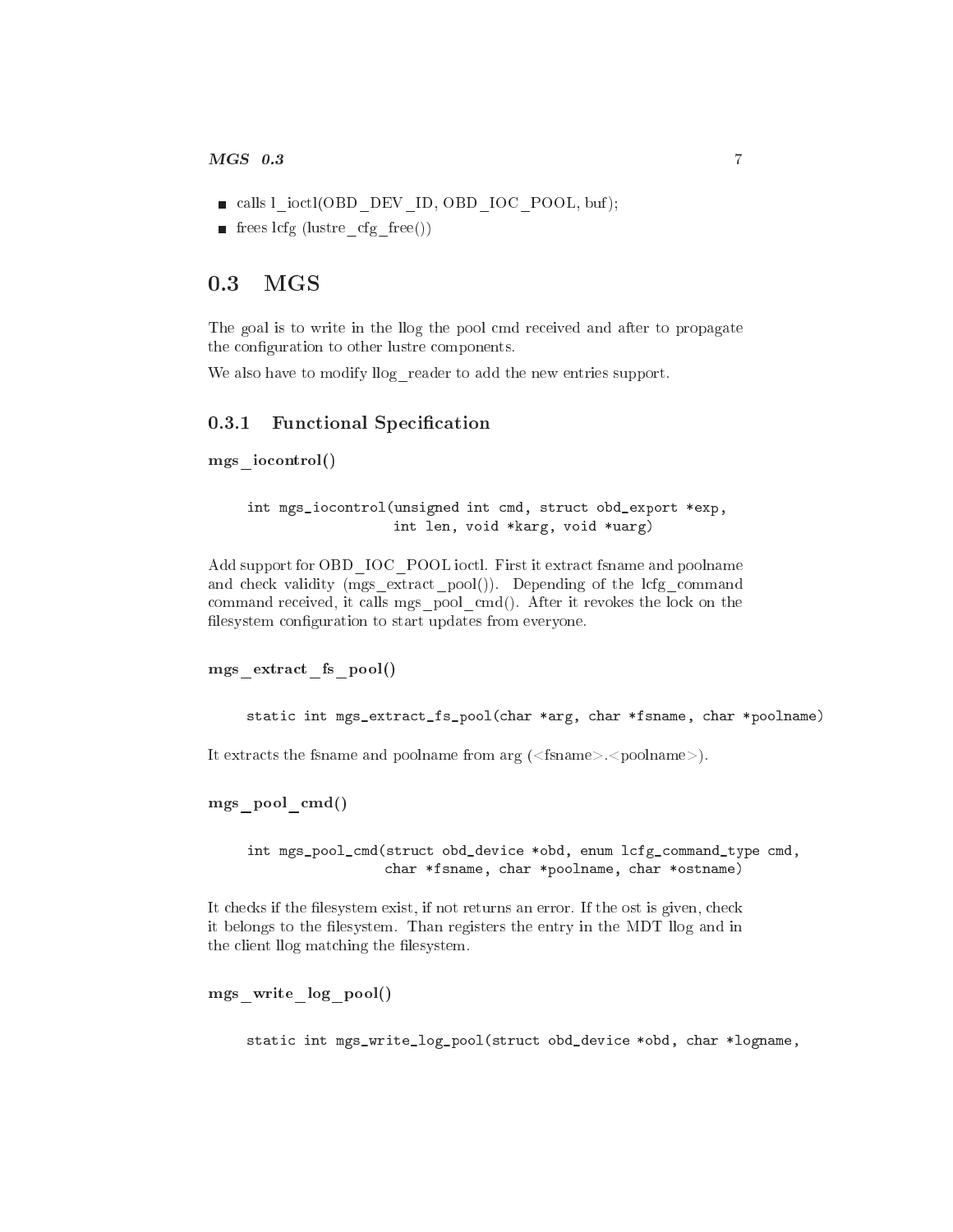stru
t fs\_db \*fsdb, har \*lovname, enum lcfg\_command\_type cmd, char \*poolname, char \*fsname, char \*ostname)

It records an entry to a llog, and add markers before and after the record.

#### $\alpha$  is the function of  $\alpha$  internal function  $\alpha$  in  $\alpha$  in  $\alpha$  in  $\alpha$  in  $\alpha$  in  $\alpha$  in  $\alpha$

<span id="page-8-0"></span>Modified function. Add support for new LCFG POOL records.

<span id="page-8-1"></span> $0.3.2$ Use cases

## 0.3.3 Logic Specification

mgs\_io
ontrol()

```
int mgs_iocontrol(unsigned int cmd, struct obd_export *exp,
                  int len, void *karg, void *uarg)
```
Add IOBD IOC POOL support in the big switch. In the case:

- | allocates a struct lustre cfg (size from llog data len(data->ioc plen1)), return -ENOMEM if failed
- $\blacksquare$  fills it from uarg and extract arguments with lustre cfg string() calls
- calls mgs extract fs  $pool()$
- calls mgs\_pool\_cmd(...,LCFG\_POOL\_XXX, ...) function
- calls mgs get cfg lock() to revoke the lock, so everyone updates.

It returns -EINVAL if args count is wrong or lefg\_command is unknown, otherwise returns mgs pool cmd() rc.

#### mgs\_extra
t\_fs\_pool()

```
static int mgs_extract_fs_pool(char *arg, char *fsname, char *poolname)
```
Parse arg following the syntax <fsname>.<pool> ans sets fsname, poolname. Return 0 if success, -EINVAL otherwise.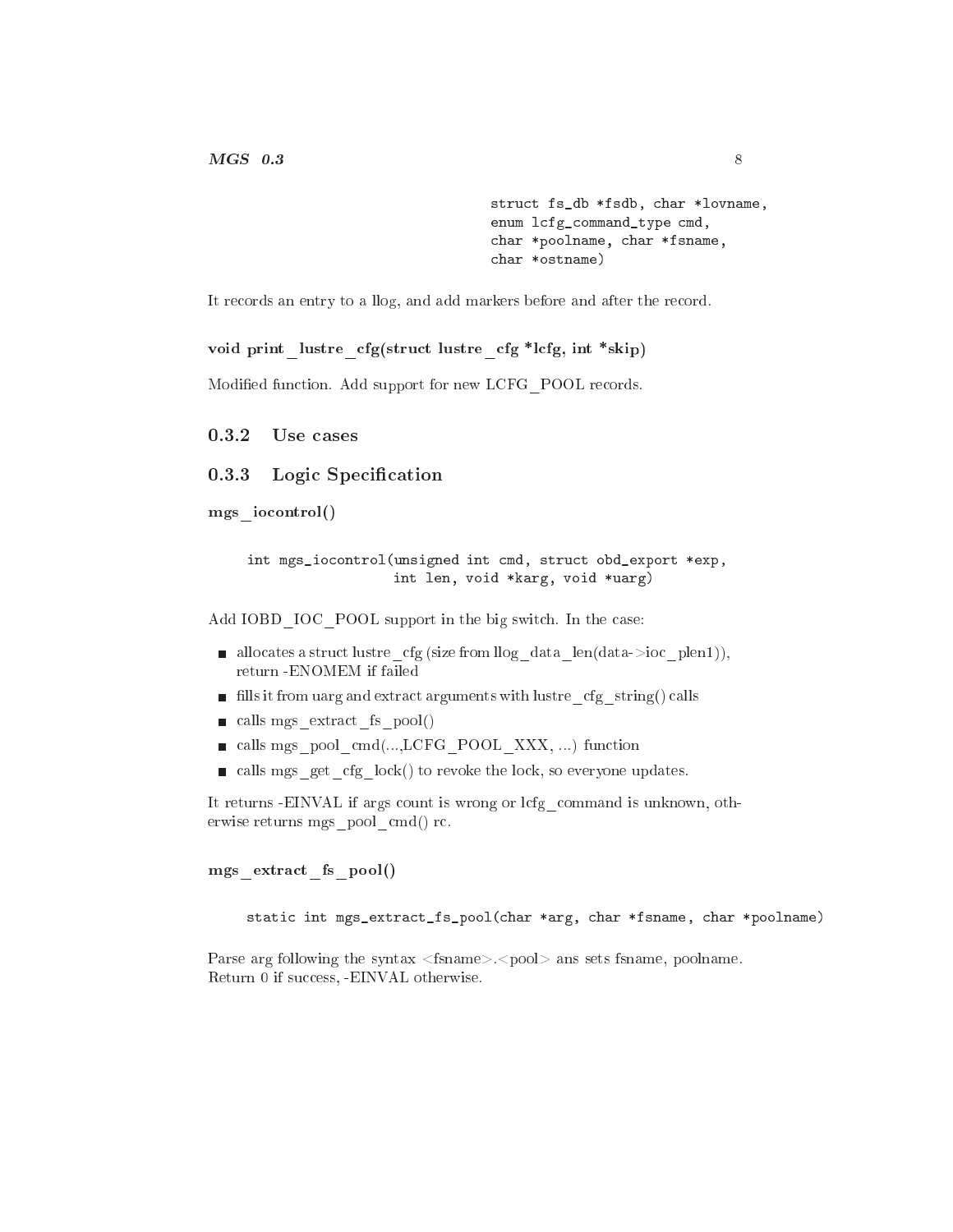```
mgs_pool_
md()
```
int mgs\_pool\_cmd(struct obd\_device \*obd, enum lcfg\_command\_type cmd,

- calls mgs find or make fsdb() to check if filesystem exists (if not returns -EINVAL) and to open fsdb
- **n** parse ostname to extract the filesystem name and check it is fsname. If not returns -EINVAL
- alls mgs write log pool() on log fsname-MDT0 and on log fsnameclient.

```
mgs_write_log_pool()
```

```
static int mgs_write_log_pool(struct obd_device *obd, char *logname,
                              stru
t fs_db *fsdb, 
har *lovname,
                              enum lcfg_command_type cmd,
                              char *poolname, char *fsname,
                              char *ostname)
```
- calls record start  $log()$  to get an llog handle
- **a** call record marker(CM START)
- call record base(..., cmd, poolname, fsname, ostname, 0)
- call record marker(CM\_END), record end  $log()$

print lustre cfg()

```
void print_lustre_
fg(stru
t lustre_
fg *l
fg, int *skip)
```
Add 4 new cases in the switch on lcfg command. Print record name and calls print 1  $\text{cfg}(\text{lcfg})$  for each case.

#### <span id="page-9-0"></span>0.4lov

Add methods to manage pool in lov. Add pool use in ost allocations. The idea is to add a per pool new struct lov tgt desc<sup>\*\*</sup> that point to struct lov tgt desc \*\* present in lov. The index in the pool array is the same as in the lov array so the use of pool is transparent to the upper layers.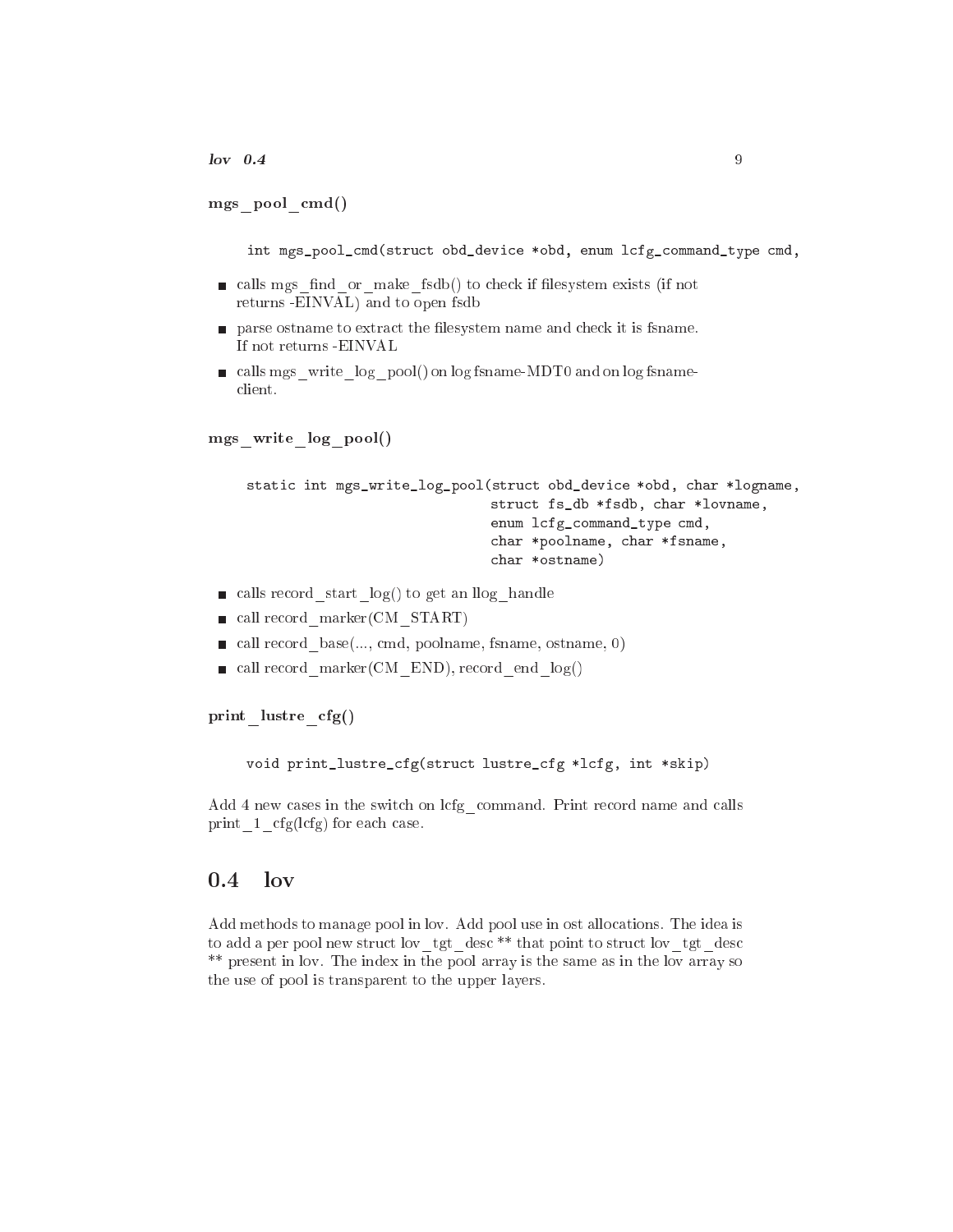#### <span id="page-10-0"></span> $0.4.1$ Functional Specification

Add 4 new methods to struct obd ops (do obd pool xxx functions, and modify lprocfs alloc obd  $stats()$ 

```
int (*o_pool_new)(struct obd_export *exp, char *poolname);
int (*o_pool_del)(struct obd_export *exp, char *poolname);
int (*o_pool_add)(struct obd_export *exp, char *poolname, char *ostname);
int (*o_pool_rem)(struct obd_export *exp, char *poolname, char *ostname);
```
Add to lustre/in
lude/obd.h

```
struct pool_desc {
          char pool_name[MAXPOOLNAME+1];
          struct lov_tgt_desc **pool_tgts;
          __u32 pool_tgt_
ount; /* how many OBD's */
          __u32 pool_tgt_size;
          structure that the pool of the pool of the pool of the pool of the pool of the pool of the pool of the pool of
          structure is the pool of the pool of the second of the second structure of the second structure of the second 
          cfs_proc_dir_entry_t *pool_proc_entry;
          __u32 pool_ref_
ount;
};
```
Add to stru
t lov\_obd

|                      | struct lustre_class_hash_body *lov_pools_hash_body; /* used for access by poolname */ |
|----------------------|---------------------------------------------------------------------------------------|
| struct list head     | $\frac{1}{\sqrt{2}}$ lov_pool_list; /* used for sequential access */                  |
| cfs_proc_dir_entry_t | *lov_pool_proc_entry; /* procfs pool directory */                                     |

lov pools hash table is initialized in lov  $setup()$ .

```
stati
 stru
t lustre_hash_operations pool_hash_operations = {
.lustre_hashfn = pool_hashfn = pool_hashfn = pool_hashfn = pool_hashfn = pool_hashfn = pool_hashfn = pool_hash
.lustre_hashkey_boom_hashkey_boom_hashkey_hashkey_hashkey_hashkey_hashkey_hashkey_hashkey_hashkey_h
.lustre_hash_obje
t_ref_
ount_get = pool_hashref_get;
.lustre_hashref_put = pool_hashref_put = pool_hashref_put = pool_hashref_put = p
}
```
Add a to struct lov stripe md{} a char lw\_pool\_name[MAXPOOLNAME] field and add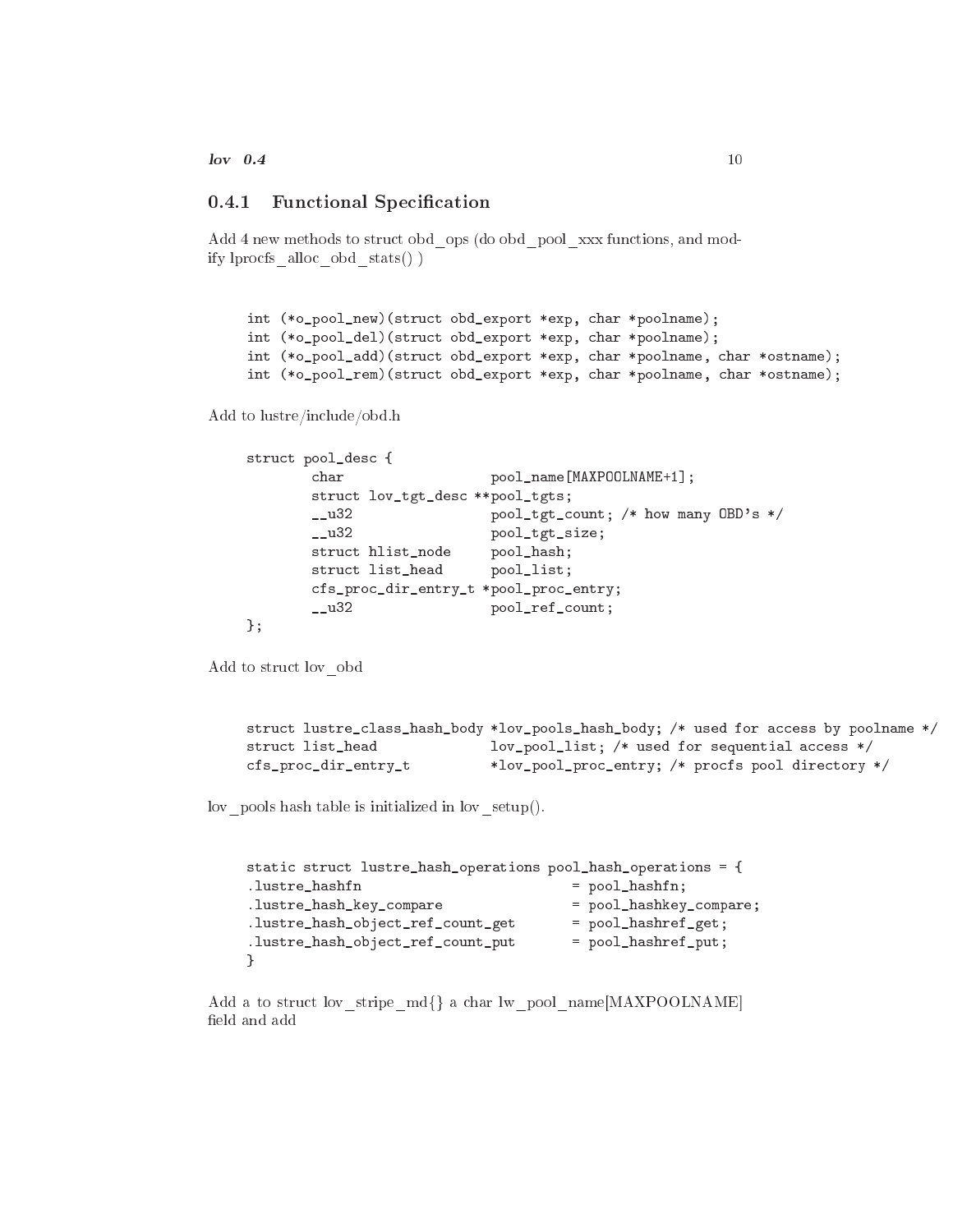```
#define lsm_pool_name lsm_wire.lw_pool_name
The lsm_magi
 field is used to know if the lsm_pool_name field is used.
```
Add a new structure for the new lov attribute (previous one with additionnal pool name field).

```
stru
t lov_mds_md_v3 { /* LOV EA mds/wire data (little-endian) */
       __u32 lmm_magic; /* magic number = LOV_MAGIC_V3 */
       __u32 lmm_pattern; /* LOV_PATTERN_RAID0, LOV_PATTERN_RAID1 */
       __u64 lmm_obje
t_id; /* LOV obje
t ID */
       __u64 lmm_obje
t_gr; /* LOV obje
t group */
       __u32 lmm_stripe_size; /* size of stripe in bytes */
       __u32 lmm_stripe_
ount; /* num stripes in use for this obje
t */
       char lmm_pool_name[MAXPOOLNAME];
      struct lov_ost_data_v1 lmm_objects[0]; /* per-stripe data */
};
#define LOV_MAGIC LOV_MAGIC_V1
#define LOV_MAGIC_V1 0x0BD10BD0
#define LOV_MAGIC_V3 0x0BD30BD0
```
#### $\mathbf{lov} \quad \mathbf{setup}()$

Modified function. Add lov->lov\_pools\_hash\_body and lov->lov\_pool\_list initialization and create pools directory in /proc/fs/lustre/lov/fsname-lov..../.

#### lov cleanup()

Modified function. Add pool structures deallocation.

## pool\_hashfn()

static \_\_u32 pool\_hashfn(struct lustre\_class\_hash\_body \*hash\_body, void \*key)

New fun
tion. Hash the poolname, whi
h is the key, to an integer value omprise between 0 and 127.

### pool\_hashkey\_
ompare()

static int pool\_hashkey\_compare(void \*key, struct hlist\_node \*compared\_hnode)

New function. Compare the key to the poolname extracted from compared hnode.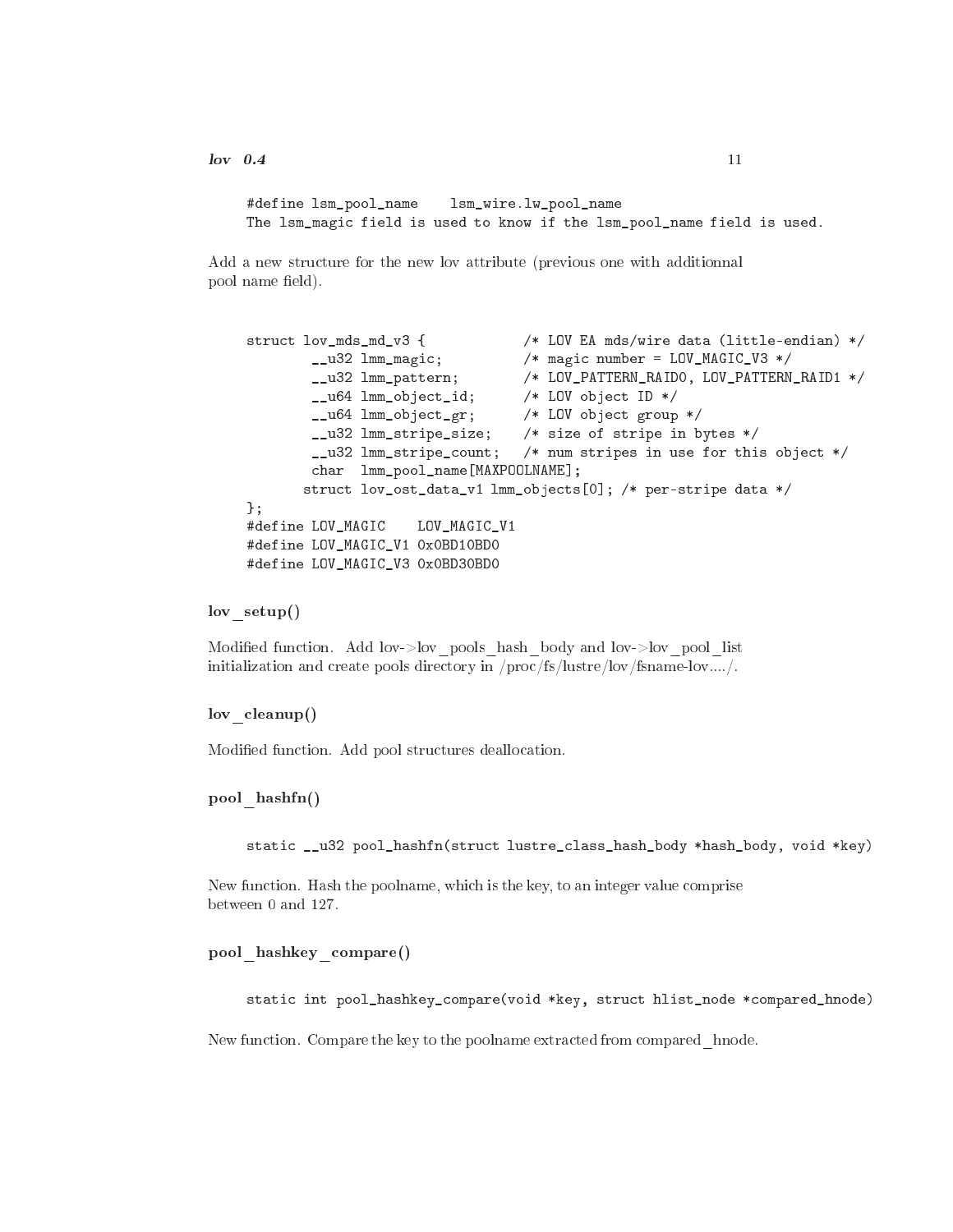pose and contract the contract of  $\sim$ 

static void \*pool\_hashrefcount\_get(struct hlist\_node \*actual\_hnode)

New function. Return pool extracted from compared hnode. Increment pool ref count;

#### pool hashrefcount put()

static void pool\_hashrefcount\_put(struct hlist\_node \*actual\_hnode)

New fun
tion. Do nothing (what is this method for ?)

```
class process config()
```
int class\_process\_config(struct lustre\_cfg \*lcfg)

Modified function. Add support of LCFG POOL XXX commands in the switch of commands who require a device. The function calls the corresponding method.

obd\_pool\_new(), obd\_pool\_del(), obd\_pool\_add(), obd\_pool\_rem()

4 new functions used to access the corresponding methods from struct obd ops.

 $\text{lov pool new}()$ 

int lov\_pool\_new(struct obd\_device \*obd, char \*poolname)

New function. Add a pool to the lov object.

#### $\mathbf{lov} \quad \mathbf{pool} \quad \mathbf{del}()$

int lov\_pool\_del(struct obd\_device \*obd, char \*poolname)

New function. Remove a pool from the lov object.

## lov pool add()

int lov\_pool\_add(struct obd\_device \*obd, char \*poolname, char \*ostname) New fun
tion. Add an OST to an existing pool.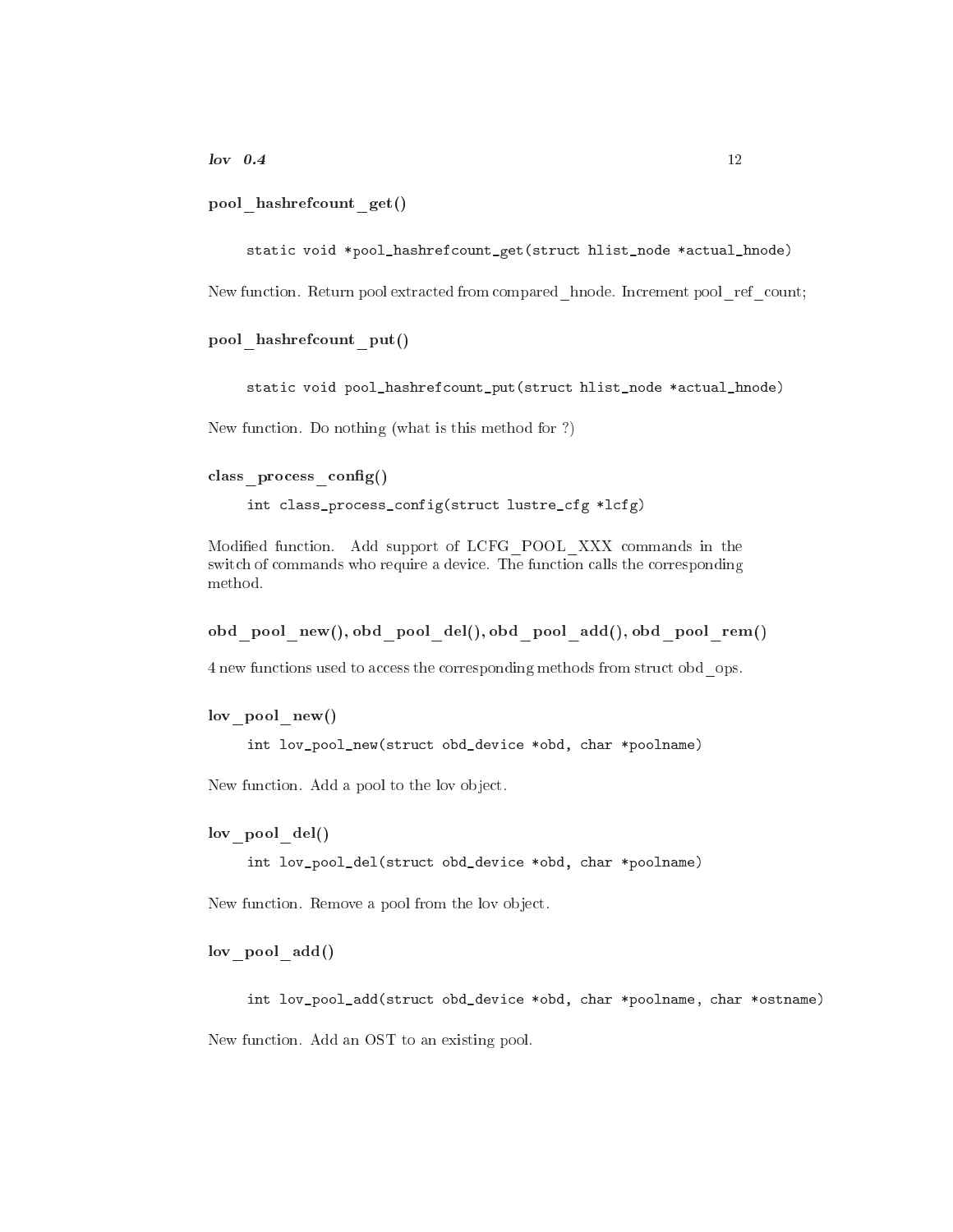lov\_pool\_rem()

int lov\_pool\_rem(struct obd\_device \*obd, char \*poolname, char \*ostname) New fun
tion. Remove an OST from an existing pool.

pool fops read()

static ssize\_t pool\_fops\_read(char \*page, char \*\*start, off\_t off, int ount, int \*eof, void \*data)

New fun
tion. Method used to return OST members of a pool through a read in /pro
.

find pool  $tgts()$ 

```
static struct lov_tgt_desc **find_pool_tgts(struct lov_obd *lov,
                                       char *poolname,
                                       unsigned *ost_
ount)
```
New function. Search the pool and return the struct lov tgt desc subarray corresponding to the pool. If the pool does no exist, return the lov struct lov tgt desc array.

#### alloc qos()

static int alloc\_qos(struct obd\_export \*exp, int \*idx\_arr, int \*stripe\_
nt, har \*poolname, int flags)

Modified function. Add a a new arg: poolname. Call find tgts() and use the subarray in pla
e of lov array.

alloc  $rr()$ 

static int alloc\_rr(struct lov\_obd \*lov, int \*idx\_arr, int \*stripe\_cnt, char \*poolname, int flags)

Modified function. Add a a new arg: poolname. Call find\_tgts() and use the subarray in pla
e of lov array.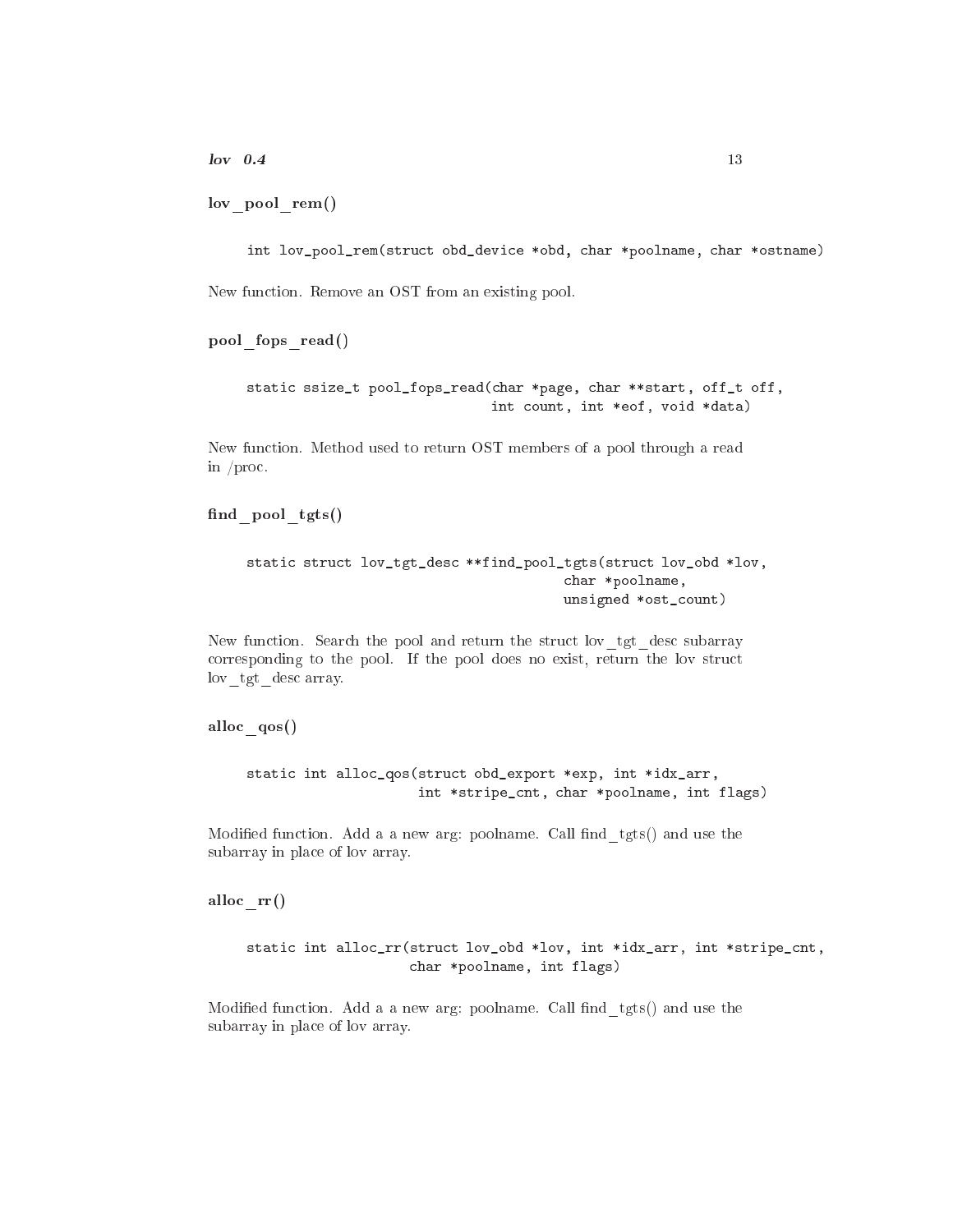$\log 0.4$ 

alloc specific()

static int alloc\_specific(struct lov\_obd \*lov, stru
t lov\_stripe\_md \*lsm, int \*idx\_arr)

Modified function. Call find tgts() and use the subarray in place of lov array.

lov dump  $\lim_{x\to 3(x)}$ 

void lov\_dump\_lmm\_v3(int level, stru
t lov\_mds\_md\_v3 \*lmm)

New function. Dump the lov mds md v3 structure in the message log.

lov packmd()

Modified function. Add support of the new LOV MAGIC version.

lov\_verify\_lmm()

Modified function. replace the dump v1 by a raw hex dump..

lov alloc memmd()

Modified function. Add support of the new LOV MAGIC version.

## lov setstripe()

Modified function. Add support of the new LOV MAGIC version.

lsm\_lmm\_verify\_v3()

Same as  $lsm_lmm\_verify_v1()$  but use a struct lov\_mds\_md\_v3 in place of a struct lov\_mds\_md\_v1.

## lsm\_unpa
kmd\_v3()

Same as  $lsm\_unpackmd\_vl()$  but use a struct lov\_mds\_md\_v3 in place of a struct lov\_mds\_md\_v1.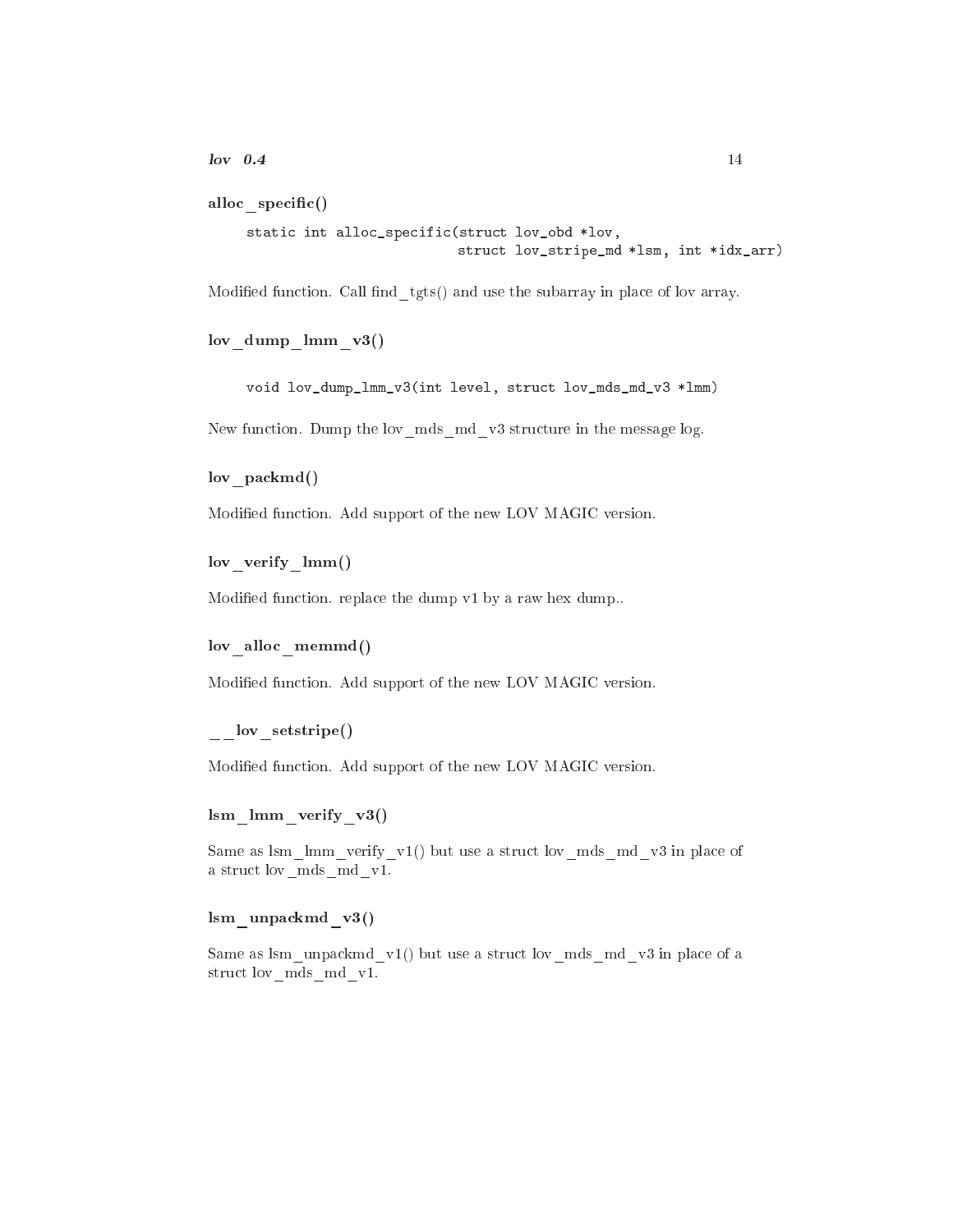$\log 0.4$ 

<span id="page-15-1"></span><span id="page-15-0"></span> $0.4.2$ Use cases

#### Logic Specification  $0.4.3$

lov setup()

At the end of lov\_setup:

- calls lustre hash  $init()$
- $\blacksquare$  calls INIT LIST HEAD()
- $\blacksquare$  set lov- $>$ lov pool count to 0
- calls lprocfs register("pools", ...). Keep the return value in lov->lov\_pool\_proc\_entry

## lov cleanup()

Go through the list of pools (lov->lov\_pool\_list) to get all pool names and call lov\_pool\_del() for each found pool.

```
p \sim \sim 10^{-4} and p \sim 10^{-4}
```
static \_\_u32 pool\_hashfn(struct lustre\_class\_hash\_body \*hash\_body, void \*key)

The algorithm is the following :

```
result = 0;for (i = 0; i < strlen(key); i++) {
     result = (result \leq 4)^{(result)} > 28) ^ key[i];
\mathcal{F}}
return (unsigned char) (result % 127);
```
pool\_hashkey\_
ompare()

```
static int pool_hashkey_compare(void *key,
                                stru
t hlist_node *
ompared_hnode)
```
Compare the key to the poolname extracted from compared hnode (strncmp).

pool hashrefcount get()

static void \*pool\_hashrefcount\_get(struct hlist\_node \*actual\_hnode)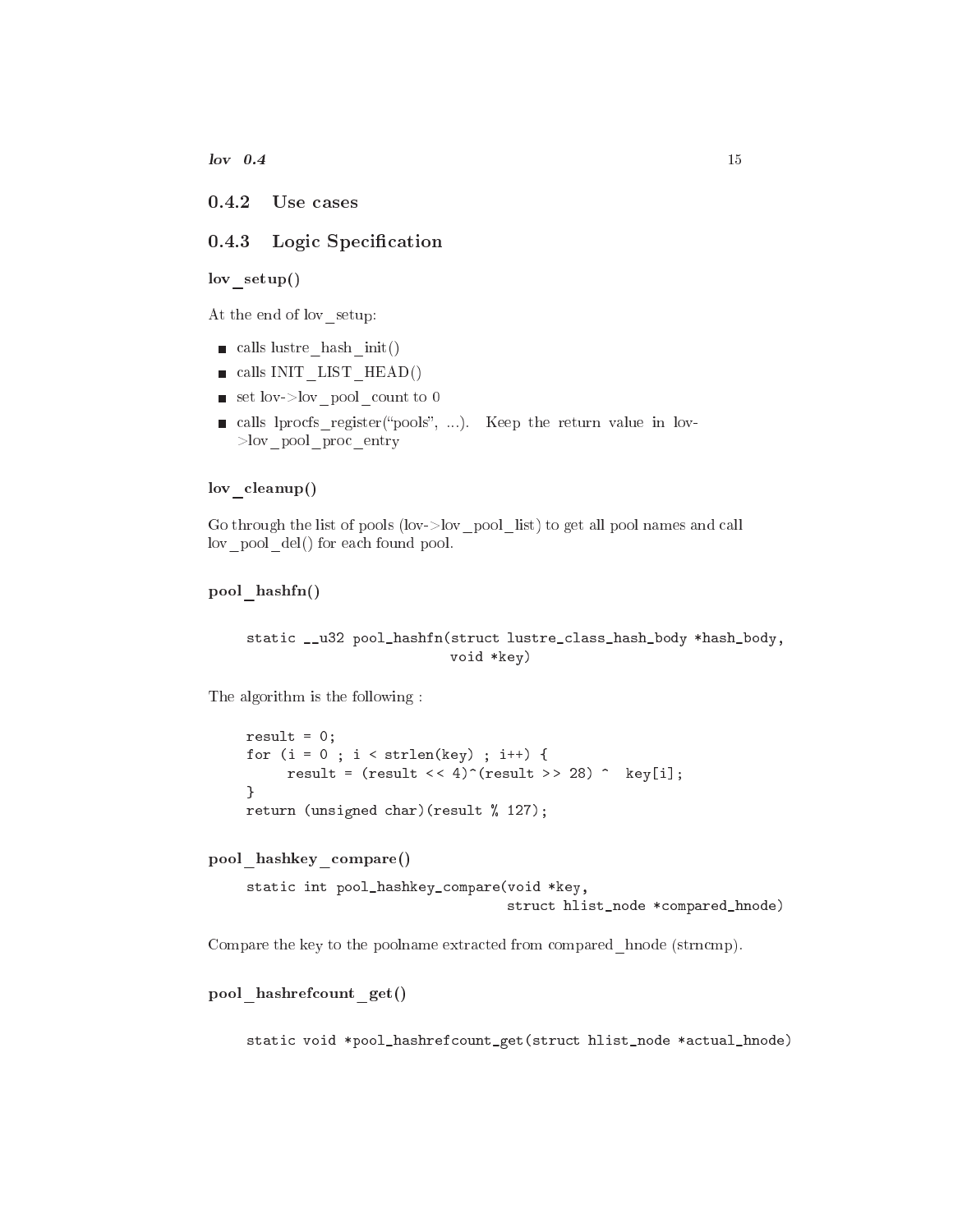Return pool extracted from compared hnode and increment pool ref count.

```
pool hashrefcount put()
```
static void pool\_hashrefcount\_put(struct hlist\_node \*actual\_hnode)

Decrement pool ref count;.

```
class process config()
```
int class\_process\_config(struct lustre\_cfg \*lcfg)

Add support of LCFG POOL XXX commands in the switch of commands who require a device. Depending of the command calls the obd pool  $XXX()$ method. Return the rc of the method.

```
obd_pool_new(), obd_pool_del(), obd_pool_add(), obd_pool_rem()
```

```
stati
 inline int obd_pool_new(stru
t obd_devi
e *obd, 
har *poolname)
stati
 inline int obd_pool_del(stru
t obd_devi
e *obd, 
har *poolname)
static inline int obd_pool_add(struct obd_device *obd, char *poolname, char *ostname)
static inline int obd pool rem(struct obd device *obd, char *poolname, char *ostname)
```
Same as other obd XXX functions.

```
lov pool new()
```
int lov\_pool\_new(struct obd\_device \*obd, char \*poolname)

- get lov from obd.
- all lustre hash get object by key() to see if the pool already exists. If true return -EEXIST
- if not alls lustre\_hash\_additem() and list\_add\_tail()
- increase lov->lov\_pool\_count
- reate the pool entry in  $/proc/fs/....$  (call lprocfs add simple()) and set read method to pool\_fops\_read()

lov pool del()

int lov\_pool\_del(struct obd\_device \*obd, char \*poolname)

**get lov from obd**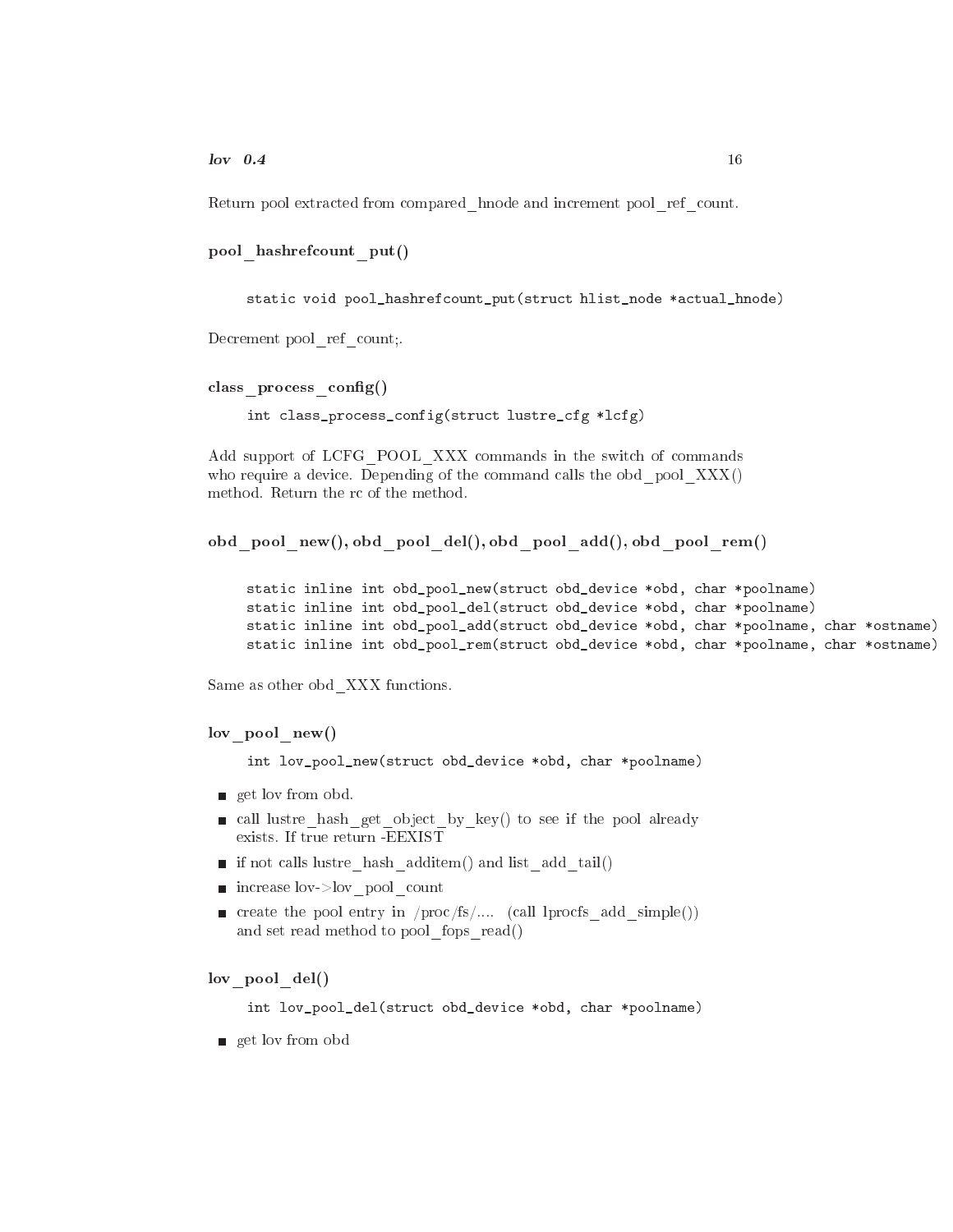- call lustre hash\_get\_object\_by\_key() to get pool, return -ENOENT if not found
- decrease lov->lov\_pool\_count
- **remove** /proc/fs/... entry (remove\_proc\_entry(), with ifdef protection for liblustre support)
- call list  $del()$
- calls lustre hash delitem by  $key()$
- **f** free pool->pool\_tgts and pool.

### $\mathbf{lov} \quad \mathbf{pool} \quad \mathbf{add}()$

int lov\_pool\_add(struct obd\_device \*obd, char \*poolname, char \*ostname)

- get lov from obd
- call lustre\_hash\_get\_object\_by\_key() to get pool, return -ENOENT if not found
- call obd  $str2uuid()$  to get OST uuid
- search it in lov->lov tgts and add found entry pointer to pool->pool\_tgts (extend the array if needed)
- increase pool->pool\_tgt\_count.

#### lov\_pool\_rem()

int lov\_pool\_rem(struct obd\_device \*obd, char \*poolname, char \*ostname)

- get lov from obd
- q call lustre hash get object by key() to get pool, return -ENOENT if not found
- call obd  $str2uuid()$  to get OST uuid
- search it in pool->pool tgts and set the entry to NULL. Return -EINVAL if not found.
- decrease pool- $>$ pool tgt count.

## pool fops read()

```
stati
 ssize_t pool_fops_read(
har *page, 
har **start, off_t off,
                              int 
ount, int *eof, void *data)
```
get pool from data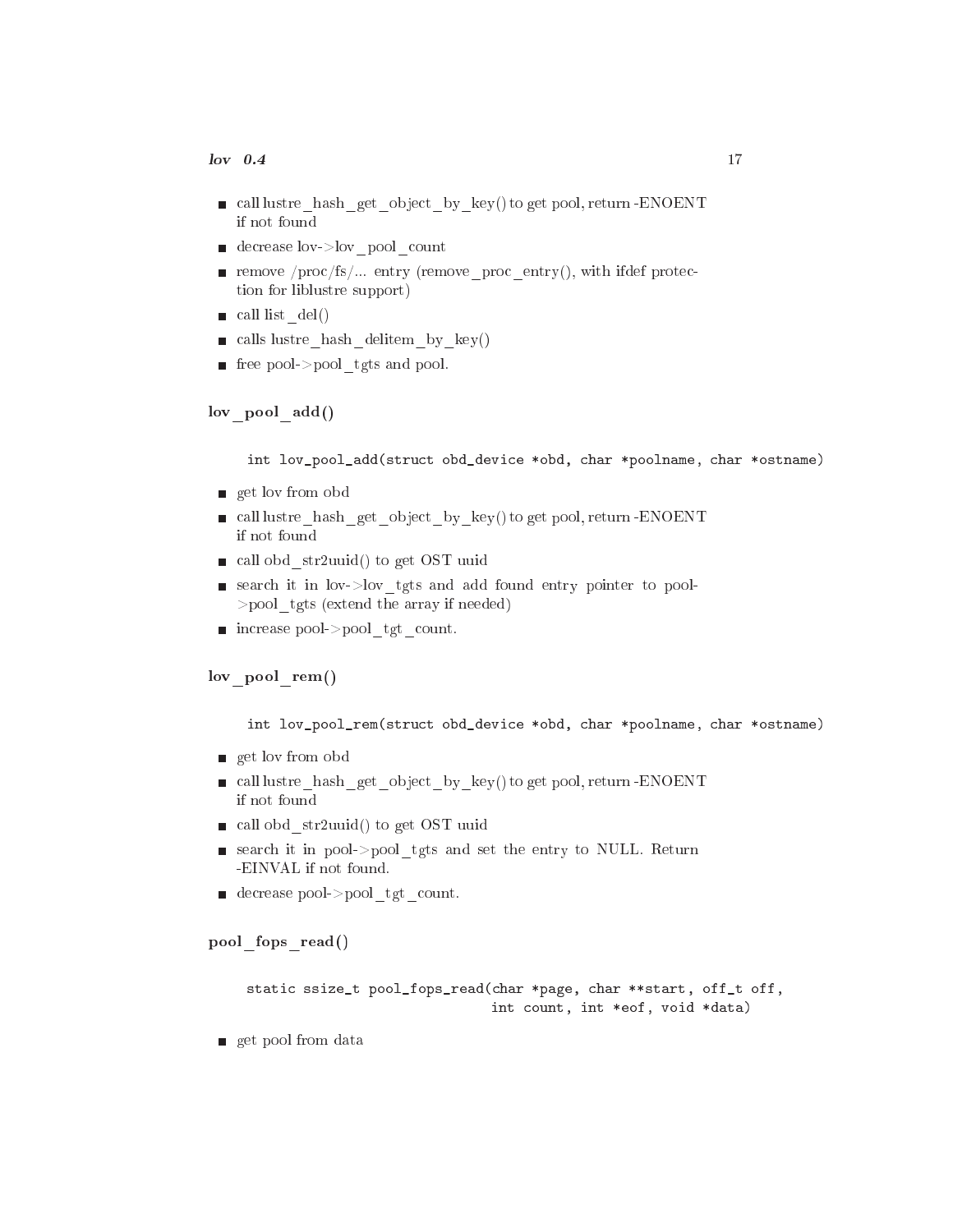$\log 0.4$ 

go through the pool tgts array and fill page with ost uuid

```
find pool\_tgts()
```

```
static struct lov_tgt_desc **find_pool_tgts(struct lov_obd *lov,
                                       char *poolname,
                                       unsigned *ost_
ount)
```
- if poolname is an empty string, return lov- $>$ lov tgts.
- if not call lustre hash get object by  $key()$
- if pool found return pool->pool\_tgts, if not return lov->lov\_tgts

```
alloc qos()
```

```
static int alloc_qos(struct obd_export *exp, int *idx_arr,
                     int *stripe cnt, char *poolname, int flags)
```
Call ost  $tgts = find$  pool  $tgts()$  and replace use of lov- $>$ lov tgts by ost tgts when testing ost presence (is the array field NULL) and ost status (active or not).

## alloc  $rr()$

```
static int alloc_rr(struct lov_obd *lov, int *idx_arr, int *stripe_cnt,
                    char *poolname, int flags)
```
Call ost  $tgts = find$  pool tgts() and replace use of lov- $>$ lov tgts by ost tgts when testing ost presence (is the array field NULL) and ost status (active or not).

```
alloc _specific()
```
static int alloc\_specific(struct lov\_obd \*lov, stru
t lov\_stripe\_md \*lsm, int \*idx\_arr)

Call ost  $\text{ t}$  gts = find \_pool\_tgts() and replace use of lov->lov\_tgts by ost\_tgts when testing ost presence (is the array field NULL) and ost status (active or not).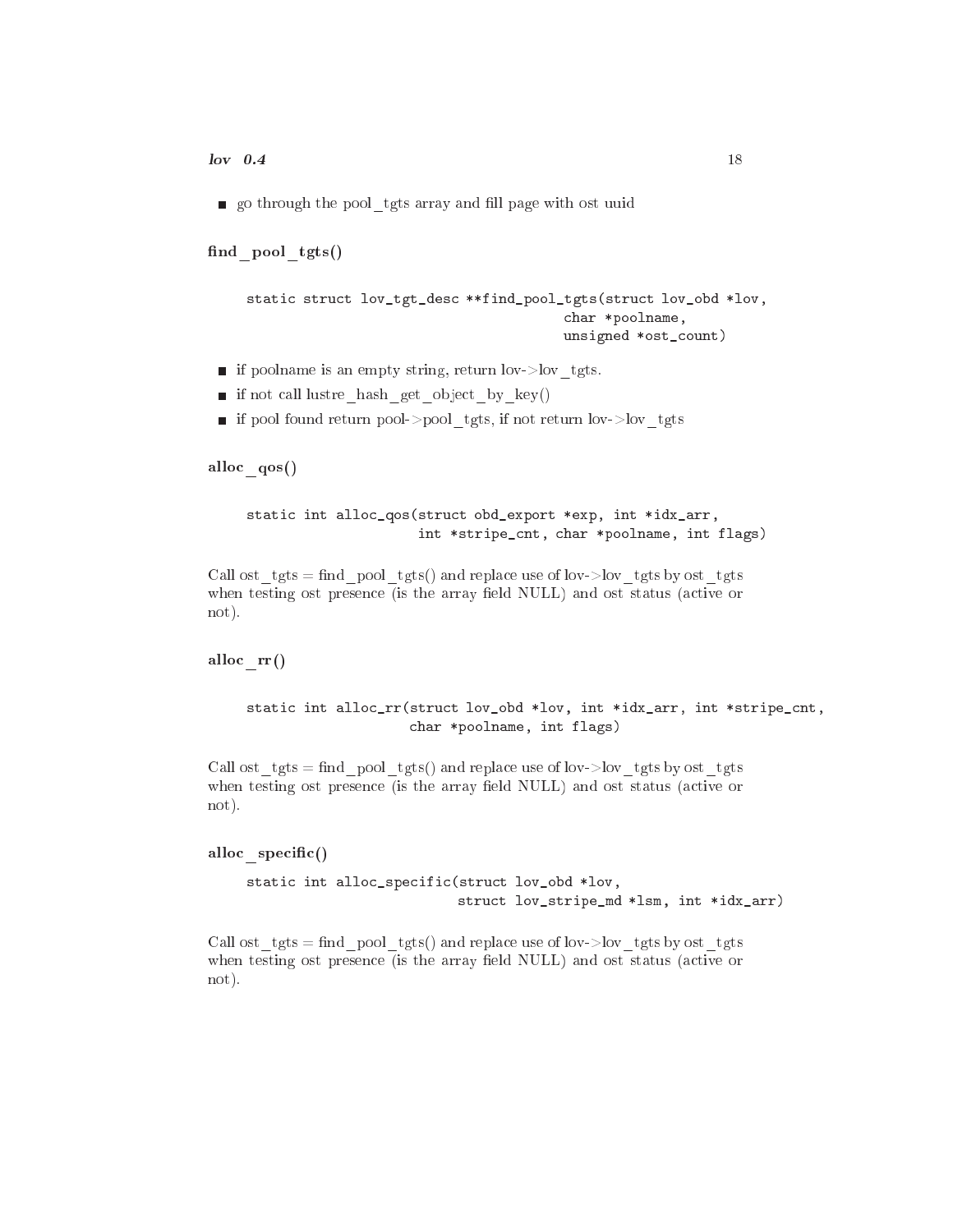lov dump  $lmm$  v3()

void lov\_dump\_lmm\_v3(int level, stru
t lov\_mds\_md\_v3 \*lmm)

Go through the different fields and call  $\mathrm{CDEBUG}()$  to print them.

lov packmd()

Che
k LOV MAGIC version from lsm or lmmp and set lmm\_size to the right value (got from lov\_mds\_mdv{1,3}\_size()). Also set lmv fields depending of the version.

```
lov_verify_lmm()
```
Add hex dump when LOV MAGIC is unkown.

```
lov alloc memmd()
```
Initialized lsm\_pool\_name to an empty string.

```
__lov_setstripe()
```
Determine magic version and use the corresponding struct.

## lsm\_lmm\_verify\_v3()

Same as  $lsm$  lmm verify  $v1()$  but replace use of v1 by v3.

#### lsm\_unpa
kmd\_v3()

<span id="page-19-0"></span>Same as lsm\_unpackmd\_v1() but replace use of v1 by v3.

#### lfs command  $0.5$

The hanges to the lfs ommand are:

- $\blacksquare$  add -p <poolname> option to setstripe command
- add pool support to getstripe command
- add a poollist command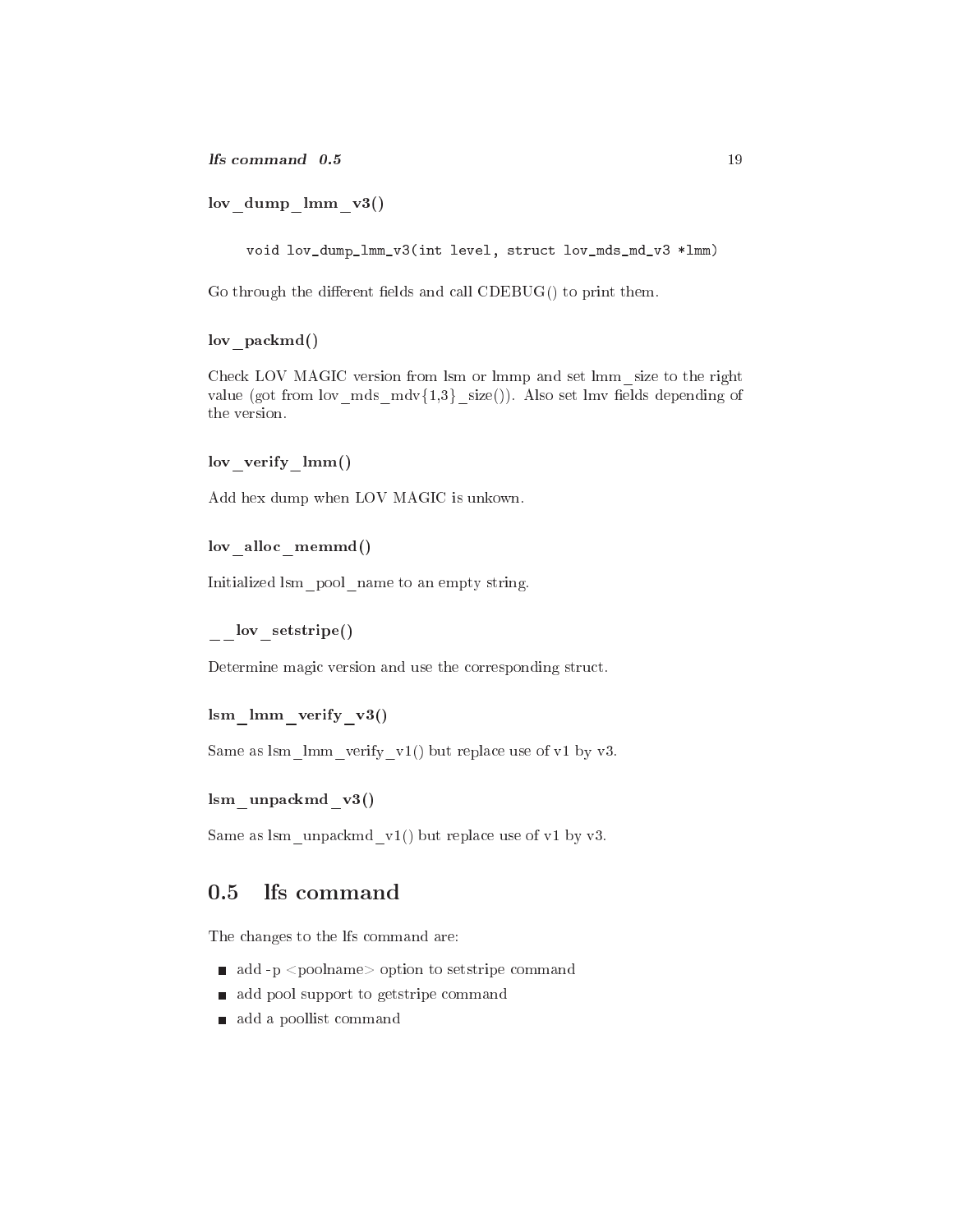We need to change command  $\tau$  cmdlist.

Add a new lov stripe type and set it as the default:

```
#define LOV_USER_MAGIC_V3 0x0BD30BD0
#define lov_user_md lov_user_md_v3
stru
t lov_user_md_v3 { /* LOV EA user data (host-endian) */
   __u32 lmm_magi
; /* magi
 number = LOV_USER_MAGIC_V3 */
   __u32 lmm_pattern; /* LOV_PATTERN_RAID0, LOV_PATTERN_RAID1 */
  __u64 lmm_object_id;
  __u64 lmm_obje
t_gr; /* LOV obje
t group */
  __u32 lmm_stripe_size; /* size of stripe in bytes */
  __u16 lmm_stripe_
ount; /* num stripes in use for this obje
t */
  __u16 lmm_stripe_offset; /* starting stripe offset in lmm_obje
ts */ :q
  char lmm_pool_name[MAXPOOLNAME]; /* pool name */
  struct lov user ost data v1 lmm objects[0]; /* per-stripe data */
} attribute ((packed));
#define lov_user_mds_data lov_user_mds_data_v3
stru
t lov_user_mds_data_v3 {
  lstat_t lmd_st; /* MDS stat struct */stru
t lov_user_md_v3 lmd_lmm; /* LOV EA user data */
} __attribute__((packed));
```
#### <span id="page-20-0"></span>Functional Specification  $0.5.1$

#### $\sim$  sets to the sets of  $\sim$

```
stati
 int lfs_setstripe(int arg
, 
har **argv)
```
Modified functions. Depending on the pool arg, call llapi file create() or llapi file create pool() to set the stripe.

## llapi\_stripe\_limit\_
he
k()

```
int llapi_stripe_limit_
he
k(unsigned long stripe_size,
                             int stripe_offset, int stripe_count,
                             int stripe_pattern)
```
New function. Do the checks previously done in llapi file open() function.

llapi file open()

```
int llapi_file_open(
onst 
har *name, int flags, int mode,
                   unsigned long stripe_size, int stripe_offset,
                    int stripe_
ount, int stripe_pattern)
```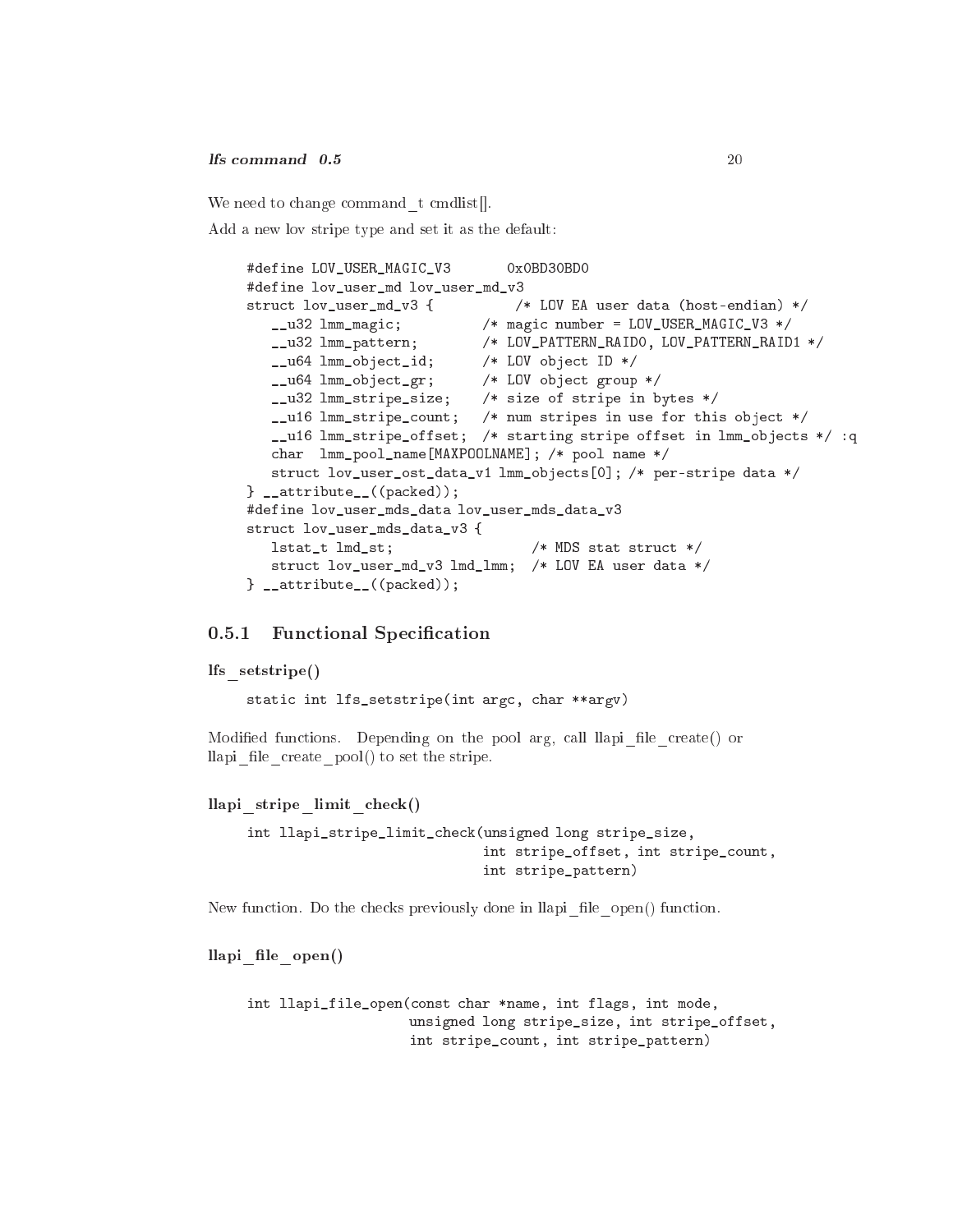Modified function. Replace stripe info checks by a call to llapi stripe limit check().

llapi file open pool()

```
int llapi_file_open_pool(
onst 
har *name, int flags, int mode,
                       )
```
New function. Work as previous llapi\_file\_open() but use a struct lov\_user\_md \* to arry stripe informations.

```
llapi file create pool()
```
New function. Same as llapi\_file\_open() but call llapi\_file\_open\_pool() in place of llapi\_file\_open\_pool().

## llapi\_poollist()

New function. Return the list of pools or list of pool members. Use /proc/fs/lustre/lov/.... entries.

## lfs\_poollist()

New function. Call llapi poollist().

#### ll\_lov\_setstripe()

Modified function to support v1 and v3 LOV\_USER\_MAGIC.

## ll\_dir\_setstripe()

Modified function to support v1 and v3 LOV\_USER\_MAGIC.

## ll\_dir\_getstripe()

Modified function. Add support of  $\text{LOV\_MAGIC\_V3}.$ 

## ll\_dir\_io
tl()

Modified function to support ioctl() with v1 and v3 LOV USER MAGIC.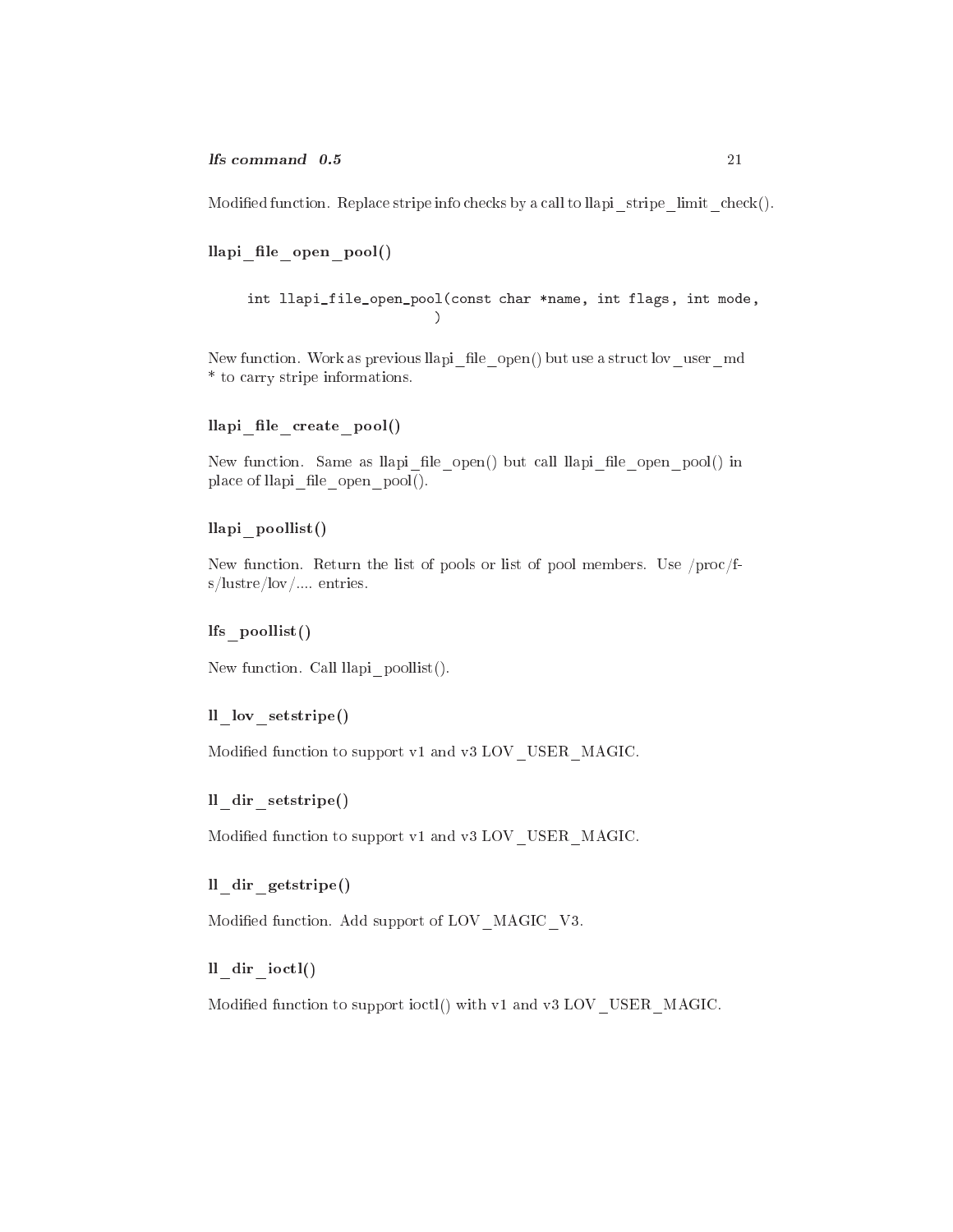```
0.5.2Use cases
```
#### Logic Specification  $0.5.3$

```
lfs_setstripe()
```
static int lfs\_setstripe(int argc, char \*\*argv)

- $\blacksquare$  add the new option in struct option long opts[
- $\blacksquare$  add a new case in the switch over options
- call llapi\_file\_create() or lapi\_file\_create\_pool().

## llapi stripe limit check()

```
int llapi_stripe_limit_check(unsigned long stripe_size,
                             int stripe_offset, int stripe_count,
                             int stripe_pattern)
```
do the checks previously done in llapi file open() function and return -EINVAL if error.

## llapi file open()

```
int llapi_file_open(
onst 
har *name, int flags, int mode,
                    unsigned long stripe_size, int stripe_offset,
                    int stripe_
ount, int stripe_pattern)
```
- call llapi stripe limit  $\text{check}()$
- $\blacksquare$  call to llapi file open()

```
llapi file open pool()
```

```
int llapi_file_open_pool(
onst 
har *name, int flags, int mode,
                         unsigned long stripe_size, int stripe_offset,
                         int stripe_
ount, int stripe_pattern, 
har *pool_name)
```
- call open() with O\_LOV\_DELAY\_CREATE flag added
- $\blacksquare$  call llapi stripe limit check()
- $\blacksquare$  fill a struct lov\_user\_md\_v3
- **a** call ioctl(fd, LL IOC LOV SETSTRIPE, lum) with same error checking as previous llapi file open().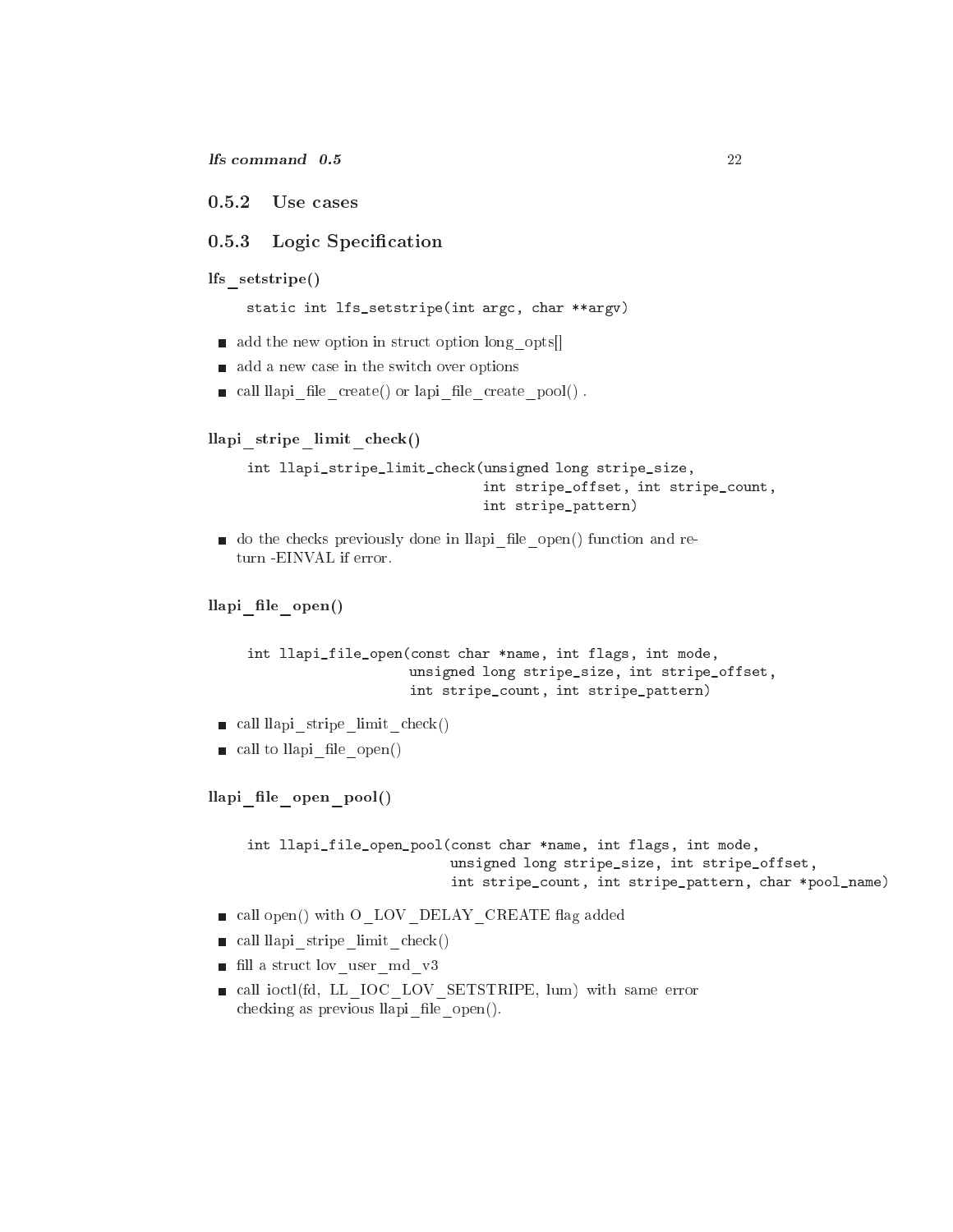reated the contract of the contract of the contract of the contract of the contract of the contract of the contract of the contract of the contract of the contract of the contract of the contract of the contract of the con

```
int llapi_file_
reate_pool(
onst 
har *name, unsigned long stripe_size,
                           int stripe_offset, int stripe_count, int stripe_pattern,
                           pool_name)
```
all llapi\_le\_open\_pool() with O\_CREAT | O\_WRONLY ags

llapi\_poollist()

int llapi\_poollist(
onst har \*name)

- **Extract fsname from name (name = fsname**, poolname)
- $\blacksquare$  find lov directory from filesystem name (/proc/fs/lustre/lov/...)
- $\blacksquare$  if no poolname, do readdir() to get list of pools and print the name of ea
h pool
- $\blacksquare$  if a poolname is specified, open/read the pool files to get the list of OST's and print

## lfs\_poollist()

stati int lfs\_poollist(int arg
, har \*\*argv)

call llapi  $p$ oollist()

## ll\_lov\_setstripe()

- opy the argument to a lov\_user\_md\_v1
- if the magic is LOV\_USER\_MAGIC\_V3, copy the arg to a lov\_user\_md\_v3
- depending of the magic call ll\_lov\_setstripe\_ea\_info(), put\_user() and obd  $\sim$  iocontrol() with the right arg (v1 or v3)

## ll\_dir\_setstripe()

Depending of magic, call lustre\_swab\_lov\_user\_md\_v1/3() and call md\_setattr() with the right lum size.

## ll\_dir\_getstripe()

Depending of magic, call lustre\_swab\_lov\_user\_md\_v1/3() and lustre\_swab\_lov\_user\_md\_v1/3\_objects(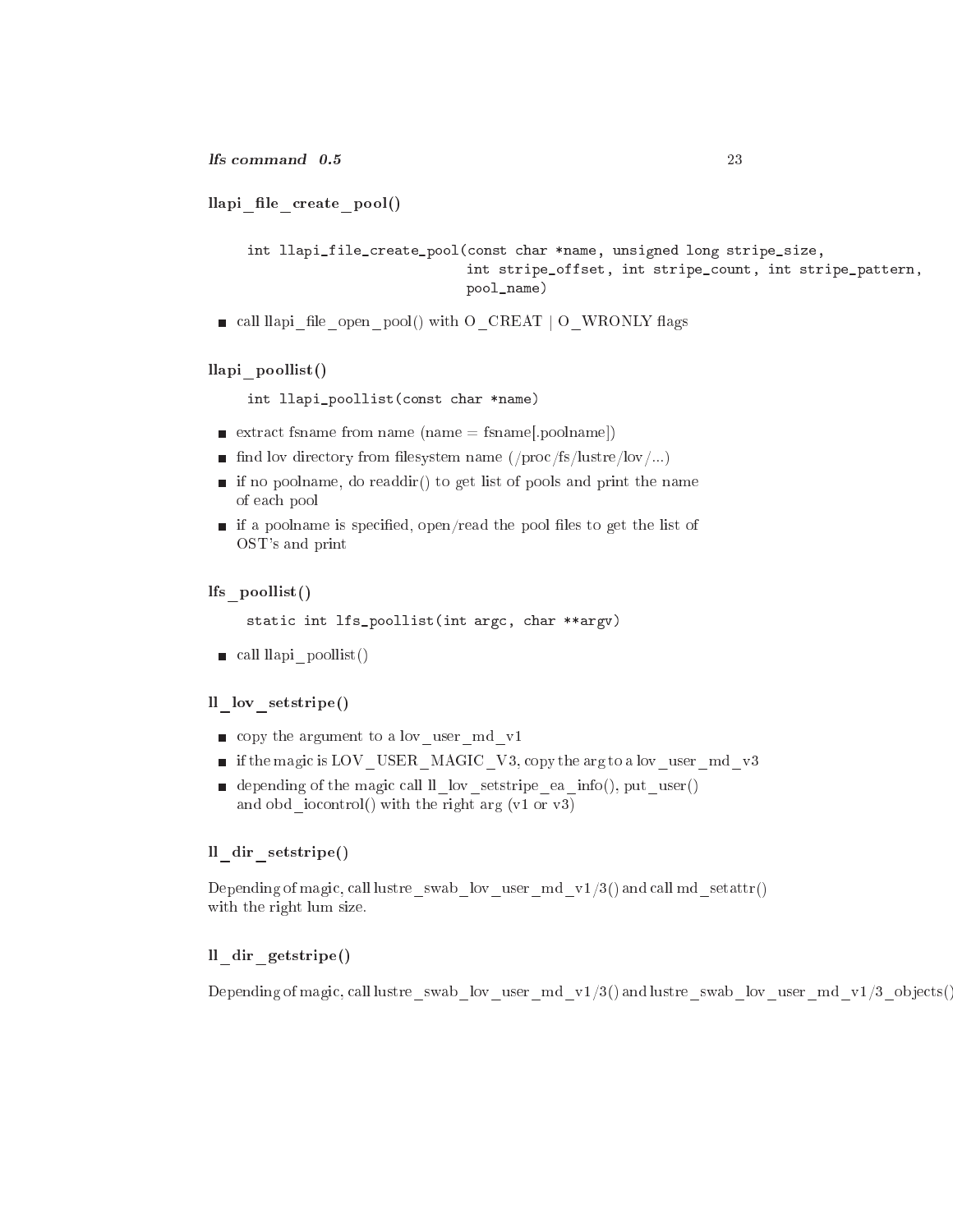ll\_dir\_io
tl()

- copy the argument to a lov user md v1
- if the magic is LOV\_USER\_MAGIC\_V3, copy the arg to a lov\_user\_md\_v3
- depending of the magic call  $\parallel$  dir setstripe() with the right args (v1 or v3)

#### <span id="page-24-0"></span> $0.6$ Environment

The default lov EA is V1. The new lov EA  $(V3)$  is used only when explicity requested. So if pools are never used the ondisk stru
tures stay the same as today. New EA is used only if -p option is used. If pool are used only dire
tories default and created files have the new lov EA.

#### <span id="page-24-1"></span> $0.6.1$ Binary ompatibility - Old binary, New lient

<span id="page-24-2"></span>An old binary using the old ioctl() can call the new client.

#### Network Proto
ol Compatibility - New lients, Old 0.6.2 **Servers**

<span id="page-24-3"></span>Not supported, but if new lient do not use pool options it works transparently.

#### 0.6.3 Network Proto
ol Compatibility - Old lients, New  $-$

To avoid unknown lmm\_magi error we an add V3 knowledge to a pre-pool version but the client keeps using the V1 (same a server downgrade).

On the server side when a V1 attribute is re
eived from a lient, it used as usualy.

#### <span id="page-24-4"></span>0.6.4Disk Format Changes

We introduce a new lov EA, when an old EA if found, we do not change the EA format on disk.

We also modify lsm\_op\_find() to add support of the LOV\_MAGIC\_V1 and add a new struct lsm operations for V1. The methods that have a struct lov\_mds\_md are specific to V1 (lsm\_lmm\_verify() lsm\_unpackmd()), the others are the ommon to V1 and V3.